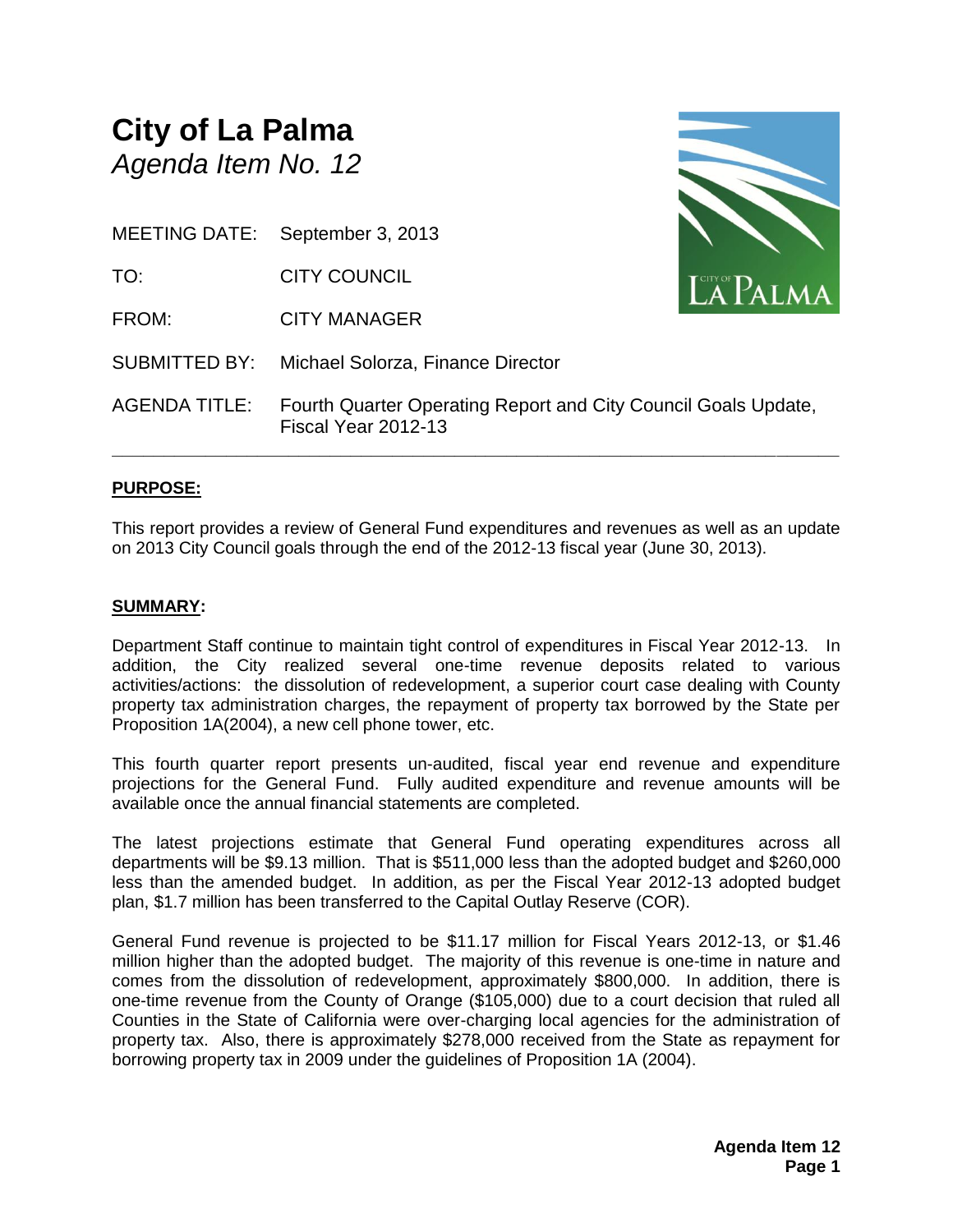These updated expenditure and revenue amounts lead to a projected General Fund fund balance of approximately \$13.71 million by June 30, 2013. Additional details on expenditures and revenue are presented in the following section. Also, the City Council goals, updated per discussion from the August 20 meeting, are included as part of this update (see Attachment 3).

#### **BACKGROUND:**

The paragraphs below provide highlights of the significant changes to expenditures and revenue since the third quarter report was presented (see Attachment 2 for additional information).

#### *General Fund Expenditures:*

Each department continues to watch spending closely. These efforts can be seen in the fact that expenditures across all departments are projected to be approximately \$260,000 lower than the amended budget. The paragraphs below provide detail on some of the significant areas of savings:

- There will be salary and benefits savings in the City Manager's budget due to the fact that assumptions were made at the time of budget adoption in June, 2012 about the potential new hire for that position. There also will be savings in the City Clerk budget in professional services as the need for translation services for the last General Election were less than anticipated and the municipal code update will be completed in FY 2013- 14. Overall, there will be an approximate \$36,000 savings in Administration, compared to the amended budget.
- The Community Development Department will realize savings due to delayed work on the General Plan update, coupled with salary savings from the vacant Code Enforcement Officer position. These savings are net of additional expenses related to contract code enforcement being provided by Charles Abbot and Associates. Overall, the Community Development Department's expenditures should be \$122,000 less than the FY 2012-13 amended budget.
- The Police Department's FY 2012-13 budget was amended in March, 2013 in anticipation of upgrading their records management system. The Records and Communications program budget was increased by \$200,000, the approximate cost of the Spillman computer aided dispatch/records management system (CAD/RMS) software. The \$64,000 in projected savings from the recently amended Police Department budget is primarily from the Spillman work not being completed in FY 2012- 13.
- Public Works will see almost \$10,000 in savings (compared to the amended budget) in FY 2012-13. The resignation of the Public Works Director/City Engineer provided some savings in FY 2012-13. The full amount of salary and benefit savings has been partially offset by the need to engage a contract City Engineer. There are also savings in areas such as contract maintenance (Midori Gardens), training and conferences, and minor repairs/maintenance.
- Finally, Recreation and Community Services should come in under their amended budget by about \$30,000. There are savings throughout the organization, but the largest share is coming from the Youth Development and Family Services program, with about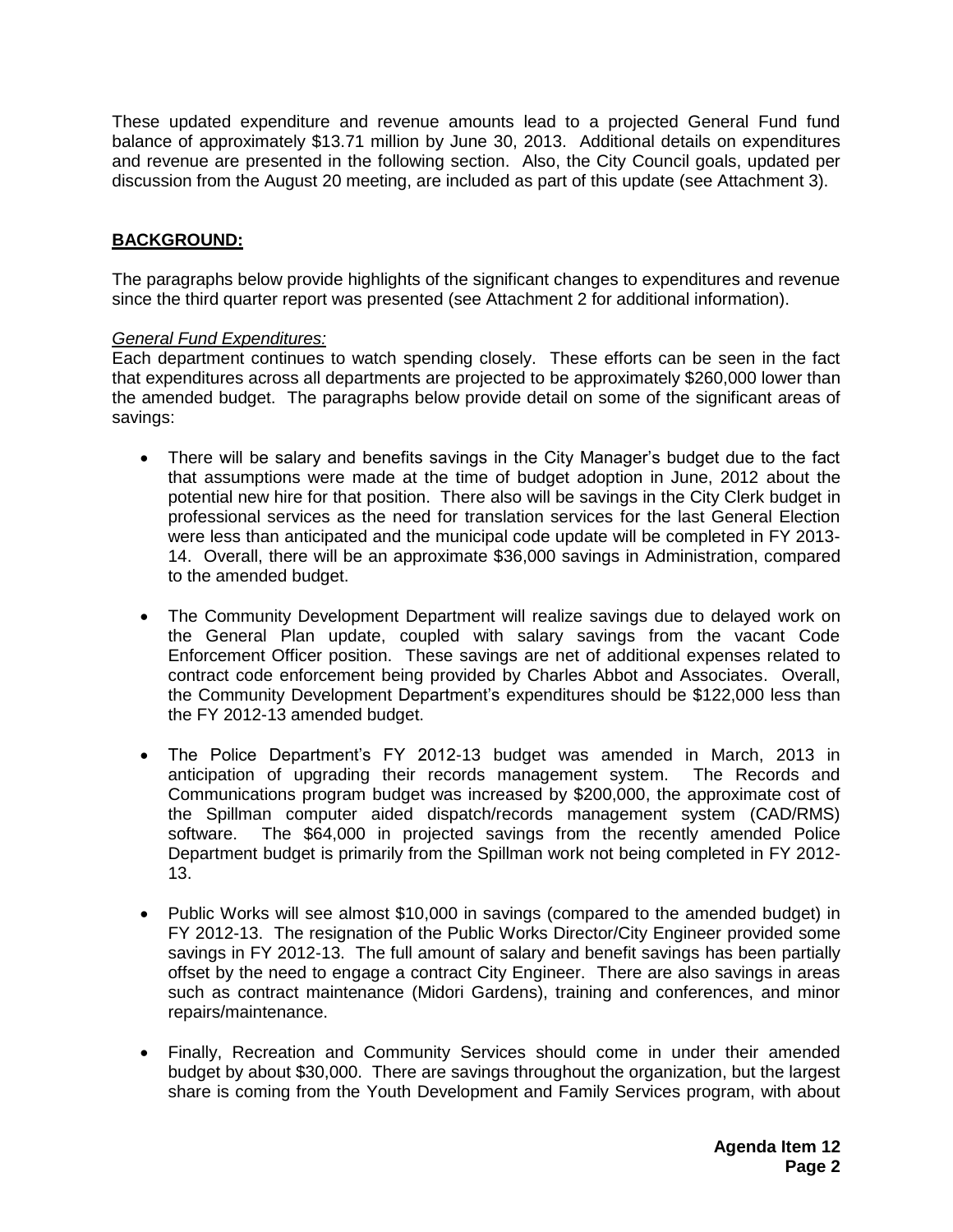\$15,000 in salary and benefit related savings. This Department had two full-time staff (one Recreation Coordinator and one Recreation Specialist) leave in FY 2012-13, hence providing unanticipated savings in salary and benefits. There are also savings throughout the Department related to part-time salaries and supplies, as Department staff continue to closely monitor expenditures and maintain them within the (reduced) amended budget.

#### *General Fund Revenue:*

Overall, General Fund revenue is projected to be approximately \$1.46 million higher than the adopted budget. The vast majority of this increase is attributed to three reasons: one-time property tax revenue due to the dissolution of redevelopment, repayment of Proposition 1A (2004) borrowing, and reimbursement due to a recently adjudicated Superior Court case.

The revenue from redevelopment dissolution and the Superior Court ruling has been discussed in prior reports. However, the Proposition 1A (2004) repayment requires further explanation. In 2009, the State of California exercised its right under Proposition 1A (2004) to borrow property tax from all agencies in the State. These funds were required to be repaid – with interest – within three years. The borrowed money was utilized by the State to close its budget gap.

Many cities chose to "securitize" the amount borrowed through a joint powers authority established in 2009. The joint powers authority sold bonds and utilized the proceeds to immediately pay back the cities participating in its securitization program. These agencies were "made whole" by the joint powers authority, with the amount borrowed by the State returned to them through the bond proceeds. Other agencies – La Palma being one – chose not to securitize. Under this process, the State would repay the original amount borrowed -- \$277,580 – plus interest, after three years. In June, the City received the initial amount borrowed plus an additional \$18,000 in interest payments. This is one-time property tax revenue and represents full payment of the liability under Proposition 1A (2004).

In addition to these one-time revenue amounts, Sales tax revenue should also be discussed given the significant changes in recent months. The operative agreement the City entered into in September, 2012 with BP/Arco netted approximately \$390,000 in sales tax revenue for the October – December, 2012 fiscal quarter. While BP/Arco has ceased operations within the city limits, Tesoro has begun operating within La Palma as of June 1, 2013. The operative agreement between the City and Tesoro allows for sales tax sharing. The FY 2013-14 adopted budget assumes \$250,000 in sales tax from Tesoro operations. As for FY 2012-13, the City and its sales tax consultants are working with the Board of Equalization (BOE) to ensure that BP/Arco properly recorded its sales tax as of January 1, 2013, as well as to determine the validity of potential Tesoro sales tax generated in June, 2013.

#### *Goals Update:*

Attached to this report (Attachment 3) is the City Council goals update powerpoint from the August 20, 2013 City Council meeting. Subsequent quarterly operating reports will revert to the recently changed format of providing discussion of revenue, expenditures, performance metrics and goals progress. However, since a goals discussion was just completed, the powerpoint is being attached as reference to this report. Also, since performance measures were adopted with the 2013-14 budget, reporting on them will be part of the first quarter 2013-14 operating report.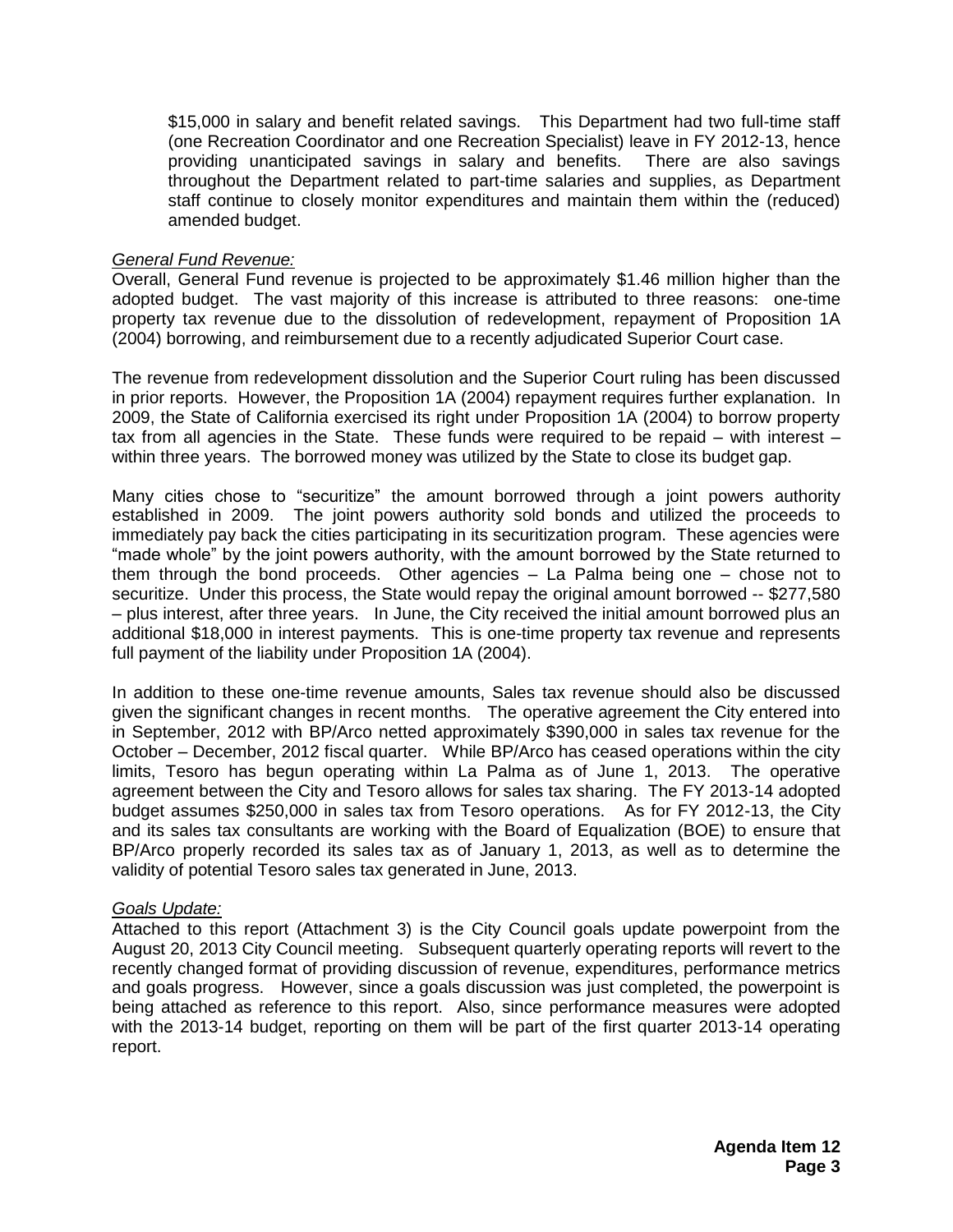#### **ALTERNATIVES:**

Since this item is receive and file, there are no alternative actions necessary.

#### **FISCAL IMPACT:**

The continued focus on cost containment by all departments has positively impacted the City's financial condition. All departments responded immediately and proactively to the loss of sales tax revenue in FY 2012-13 caused by the move of BP/Arco out of La Palma. These and other expense saving efforts will continue into FY 2013-14.

#### **RECOMMENDED ACTION:**

It is recommended that the City Council receive and file the  $4<sup>th</sup>$  Quarter Operating and 2013 City Council Goals report.

**APPROVED:**

Department Director Finance City Manager

Attachments: 1. Fiscal Year 2012-13 4<sup>th</sup> Quarter Revenue Projections

2. Fiscal Year 2012-13  $4<sup>th</sup>$  Quarter Expenditure Projections

3. 2013 City Council Goals Progress Update Powerpoint (mid-year)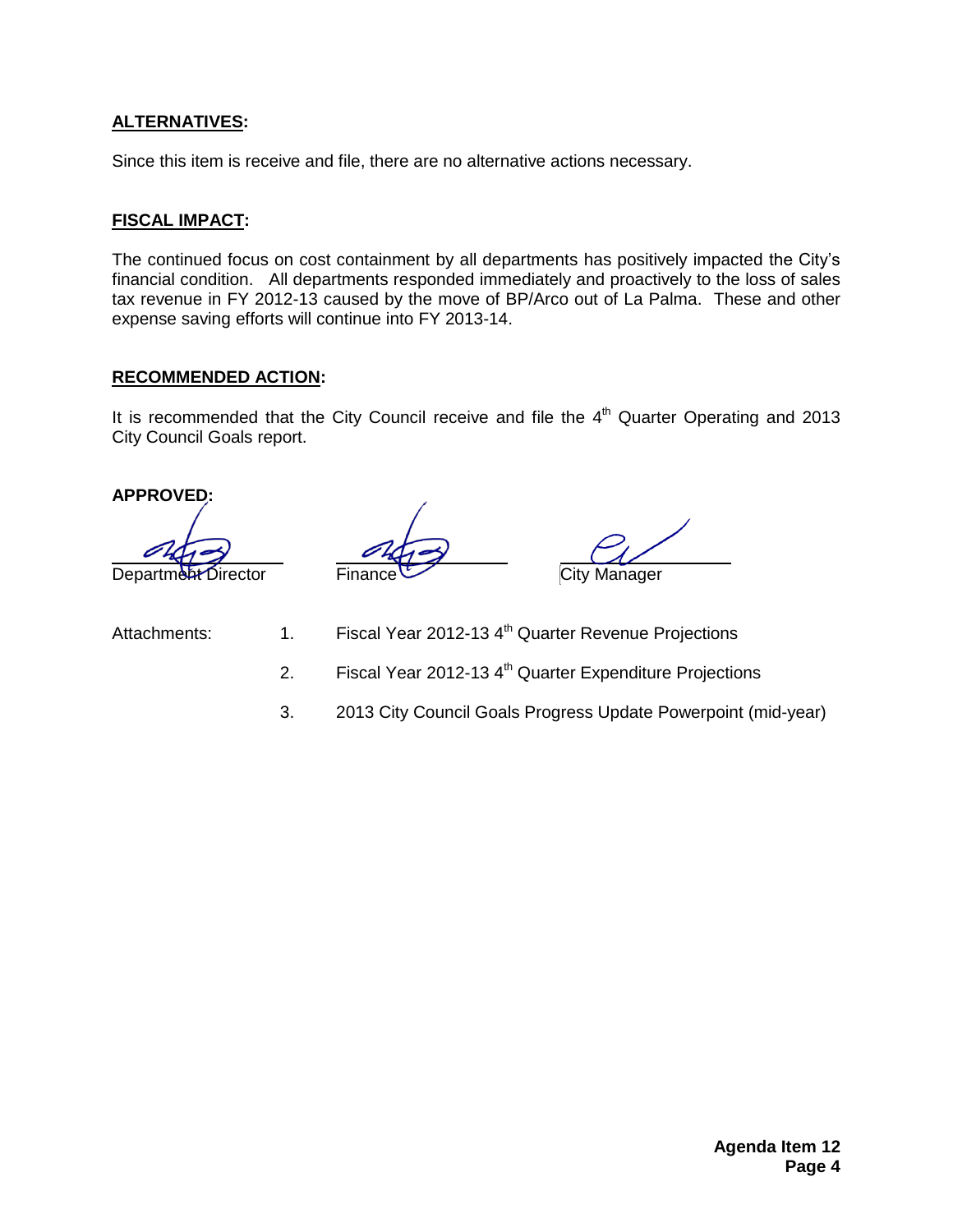**CITY OF LA PALMA**

**ATTACHMENT 1Attachment 1**

#### **FOURTH QUARTER FINANCIAL REPORTGENERAL FUND REVENUESFISCAL YEAR QUARTER ENDING JUNE 30, 2013**

| <b>Revenue Type</b>            | FY 2012-13   |     | FY 2012-13<br>Adopted Budget Amended Budget | FY 2012-13<br>Projected<br>Revenue |     | Amended<br>Variance to<br><b>Budget \$</b> | Amended<br>Variance to<br><b>Budget %</b> | Year-to-Date<br><b>Actuals Through</b><br>03/31/2013 | Prior Year-to-<br><b>Date Actuals</b><br>Through<br>03/31/2012 |      | Variance 2013<br>vs. 2012 YTD<br>Over / (Under) |     | <b>Prior Year Actual</b><br>Annual 06/30/2012 2012 Totals Over<br>$3$ |      | Variance 2013<br>Projected vs.<br>/ (Under) |
|--------------------------------|--------------|-----|---------------------------------------------|------------------------------------|-----|--------------------------------------------|-------------------------------------------|------------------------------------------------------|----------------------------------------------------------------|------|-------------------------------------------------|-----|-----------------------------------------------------------------------|------|---------------------------------------------|
| Property Tax \$                | 2,920,200 \$ |     | 2,920,200 \$                                | 3,398,275                          |     | 478,075                                    | 16%                                       | 3,380,526                                            | 2,996,543                                                      | - \$ | 383,983                                         | \$. | 2,996,543                                                             | - \$ | 401,732                                     |
| Sales Tax                      | 3,827,500    |     | 3,827,500                                   | 3,679,000                          | $2$ | (148,500)                                  | $-4%$                                     | 4,132,178                                            | 5,610,509                                                      |      | (1,478,331)                                     |     | 5,610,509                                                             |      | (1,931,509)                                 |
| <b>Utility Users Tax</b>       | 950,000      |     | 950,000                                     | 956,000                            |     | 6,000                                      | 1%                                        | 906,098                                              | 893,605                                                        |      | 12,493                                          |     | 893,605                                                               |      | 62,396                                      |
| <b>Residual Property Tax</b>   | 50,000       |     | 50,000                                      | 967,600 < 1                        |     | 917,600                                    | 1835%                                     | 922,527                                              | 143,234                                                        |      | 779,293                                         |     | 143,234                                                               |      | 824,366                                     |
| <b>Franchise Fees</b>          | 354,700      |     | 354,700                                     | 349,000                            |     | (5,700)                                    | $-2%$                                     | 312,117                                              | 357,553                                                        |      | (45, 436)                                       |     | 357,553                                                               |      | (8, 553)                                    |
| <b>Transient Occupancy Tax</b> | 220,000      |     | 220,000                                     | 255,000                            |     | 35,000                                     | 16%                                       | 193,479                                              | 227,539                                                        |      | (34,059)                                        |     | 227,539                                                               |      | 27,462                                      |
| <b>Business Licenses</b>       | 144,000      |     | 144,000                                     | 169,430                            |     | 25,430                                     | 18%                                       | 169,430                                              | 144,219                                                        |      | 25,211                                          |     | 144,219                                                               |      | 25,211                                      |
| Permits                        | 66,500       |     | 66,500                                      | 111,665                            |     | 45,165                                     | 68%                                       | 111.713                                              | 124,627                                                        |      | (12, 914)                                       |     | 124,627                                                               |      | (12,962)                                    |
| Intergovernmental              | 16,000       |     | 16,000                                      | 33,900                             |     | 17,900                                     | 112%                                      | 33,942                                               | 48,973                                                         |      | (15,030)                                        |     | 48,973                                                                |      | (15,073)                                    |
| <b>Charges for Services</b>    | 426,600      |     | 426,600                                     | 511,350                            |     | 84,750                                     | 20%                                       | 511,347                                              | 482,884                                                        |      | 28,463                                          |     | 482,884                                                               |      | 28,466                                      |
| <b>Fines and Forfeitures</b>   | 160,200      |     | 160,200                                     | 137,175                            |     | (23, 025)                                  | $-14%$                                    | 127,305                                              | 153,549                                                        |      | (26, 244)                                       |     | 153,549                                                               |      | (16, 374)                                   |
| Use of Money and Property      | 211,000      |     | 211,000                                     | 232,940                            |     | 21,940                                     | 10%                                       | 223,664                                              | 303,058                                                        |      | (79, 393)                                       |     | 303,058                                                               |      | (70, 118)                                   |
| Other Revenue                  | 77.800       |     | 77.800                                      | 87,585                             |     | 9.785                                      | 13%                                       | 64,385                                               | 133,836                                                        |      | (69, 451)                                       |     | 133,836                                                               |      | (46, 251)                                   |
| Interfund Transfers            | 283,100      |     | 283,100                                     | 283,100                            |     |                                            | $0\%$                                     | 283,100                                              | 283,100                                                        |      |                                                 |     | 283,100                                                               |      |                                             |
| <b>Total Revenues</b>          | 9.707.600    | - S | 9.707.600                                   | \$11.172.020                       |     | 1,464,420                                  | 15%                                       | 11.371.813                                           | 11,903,227                                                     | - 56 | (531, 414)                                      |     | 11,903,227                                                            | S.   | (731, 207)                                  |

**<1>** Includes additional one-time property tax returned to local taxing agencies through the due diligence review/residual property tax process required by AB1X26 / AB1484

**<2>** Includes two full fiscal quarters (July - December, 2012) of sales tax from BP/Arco

**<3>** FY 2011-12 amended revenue budget was \$10,288,400.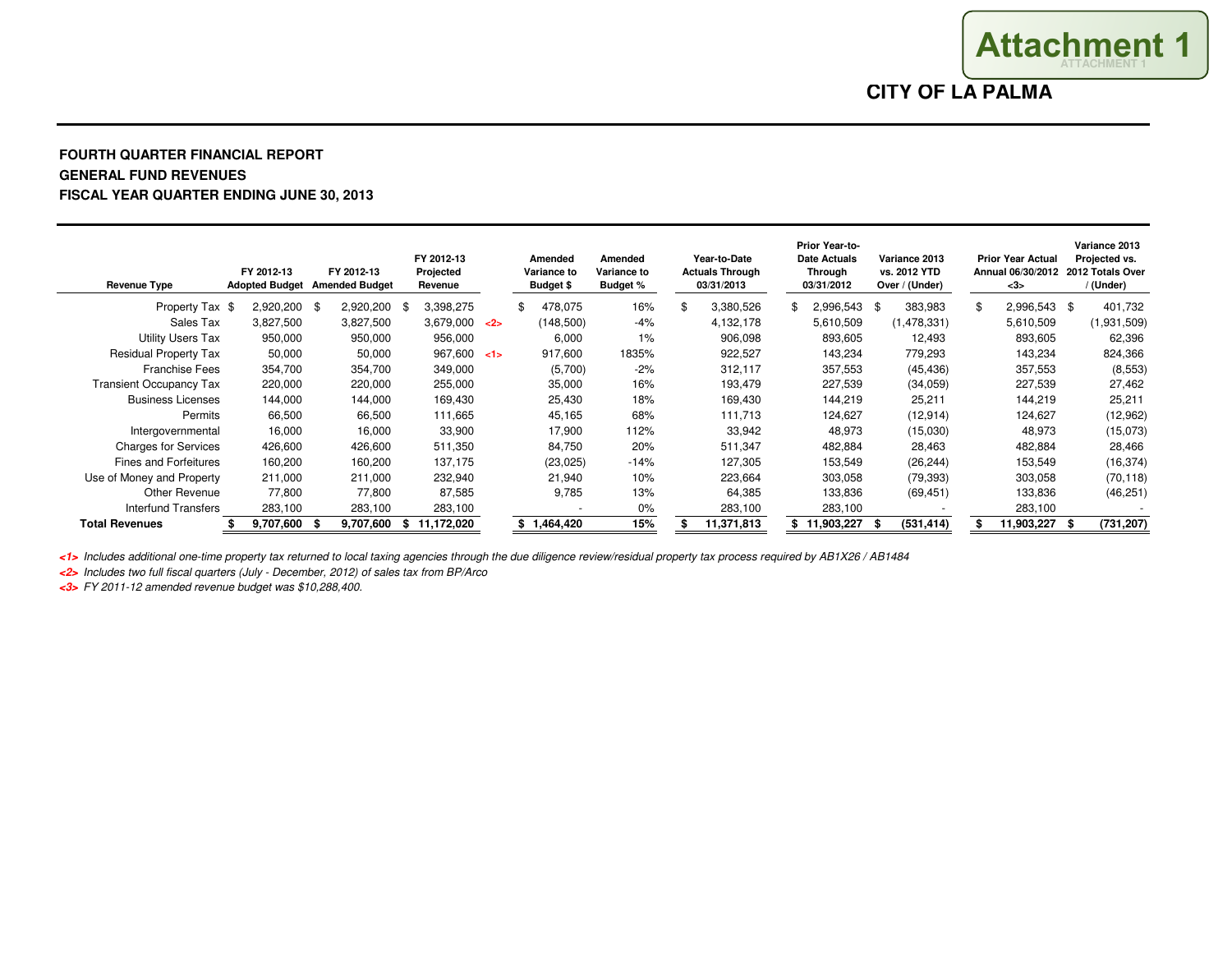#### **FOURTH QUARTER FINANCIAL REPORT GENERAL FUND EXPENDITURES, BY DEPARTMENTFISCAL YEAR QUARTER ENDING JUNE 30, 2013**

| <b>Departmnet</b>                        | FY 2012-13<br><b>Adopted Budget</b> | FY 2012-13<br>Amended<br>Budget* | FY 2012-13<br>Projected<br><b>Expenditures</b> | Variance<br>Projected vs.<br>Amended<br><b>Budget \$</b> | Variance<br>Projected vs.<br><b>Amended</b><br><b>Budget %</b> | <b>Prior Year</b><br><b>Actuals</b><br><b>Through</b><br>06/30/2012 | Variance 2013<br>Projected vs. 2012<br>Actuals Over /<br>(Under) | <b>Prior Year</b><br><b>Actuals</b><br>06/30/2012 |
|------------------------------------------|-------------------------------------|----------------------------------|------------------------------------------------|----------------------------------------------------------|----------------------------------------------------------------|---------------------------------------------------------------------|------------------------------------------------------------------|---------------------------------------------------|
| Administration                           | 1.134.170                           | 1.074.120                        | 1,037,600                                      | $-36,520$                                                | $-3.4%$                                                        | .045.777                                                            | $-8.177$                                                         | 1.045.777                                         |
| Community Development                    | 668,600                             | 662,450                          | 540,100                                        | $-122.350$                                               | $-18.5%$                                                       | 595.786                                                             | $-55.686$                                                        | 595,786                                           |
| Finance                                  | 432,930                             | 424.570                          | 427,400                                        | 2,830                                                    | 0.7%                                                           | 417,992                                                             | 9.408                                                            | 417,992                                           |
| Police*                                  | 5,164,800                           | 5,140,720                        | 5,076,300                                      | $-64,420$                                                | $-1.3%$                                                        | 5,012,595                                                           | 63.705                                                           | 5,012,595                                         |
| Public Works                             | 754.300                             | 751.940                          | 742,000                                        | $-9.940$                                                 | $-1.3%$                                                        | 866,544                                                             | $-124.544$                                                       | 866.544                                           |
| <b>Recreation and Community Services</b> | .489.400                            | ا 339,380.                       | 1,309,500                                      | $-29,880$                                                | $-2.2%$                                                        | .385.444                                                            | -75,944                                                          | 1,385,444                                         |
| Total \$                                 | 9,644,200                           | 9,393,180                        | 9,132,900<br>-SS                               | (260, 280)                                               | $-2.8%$                                                        | 9,324,138                                                           | (191,238)                                                        | 9,324,138                                         |

|                                                 | \$ Variance | % Variance |  |  |
|-------------------------------------------------|-------------|------------|--|--|
| Variance Amended vs. Adopted $\Rightarrow$ \$   | (251.020)   | $-2.6%$    |  |  |
| Variance Projected vs. Adopted $\Rightarrow$ \$ | (511.300)   | $-5.3\%$   |  |  |
| Variance Projected vs. Amended $\Rightarrow$ \$ | (260.280)   | $-2.8\%$   |  |  |

\*A portion of the savings realized through two rounds of budget cuts (September 18 and November 20) is offset by the increase to the Police Department budget for implementation of a new records management system. The Police budget was amended (increased) by \$200,000 in March, 2013 per City Council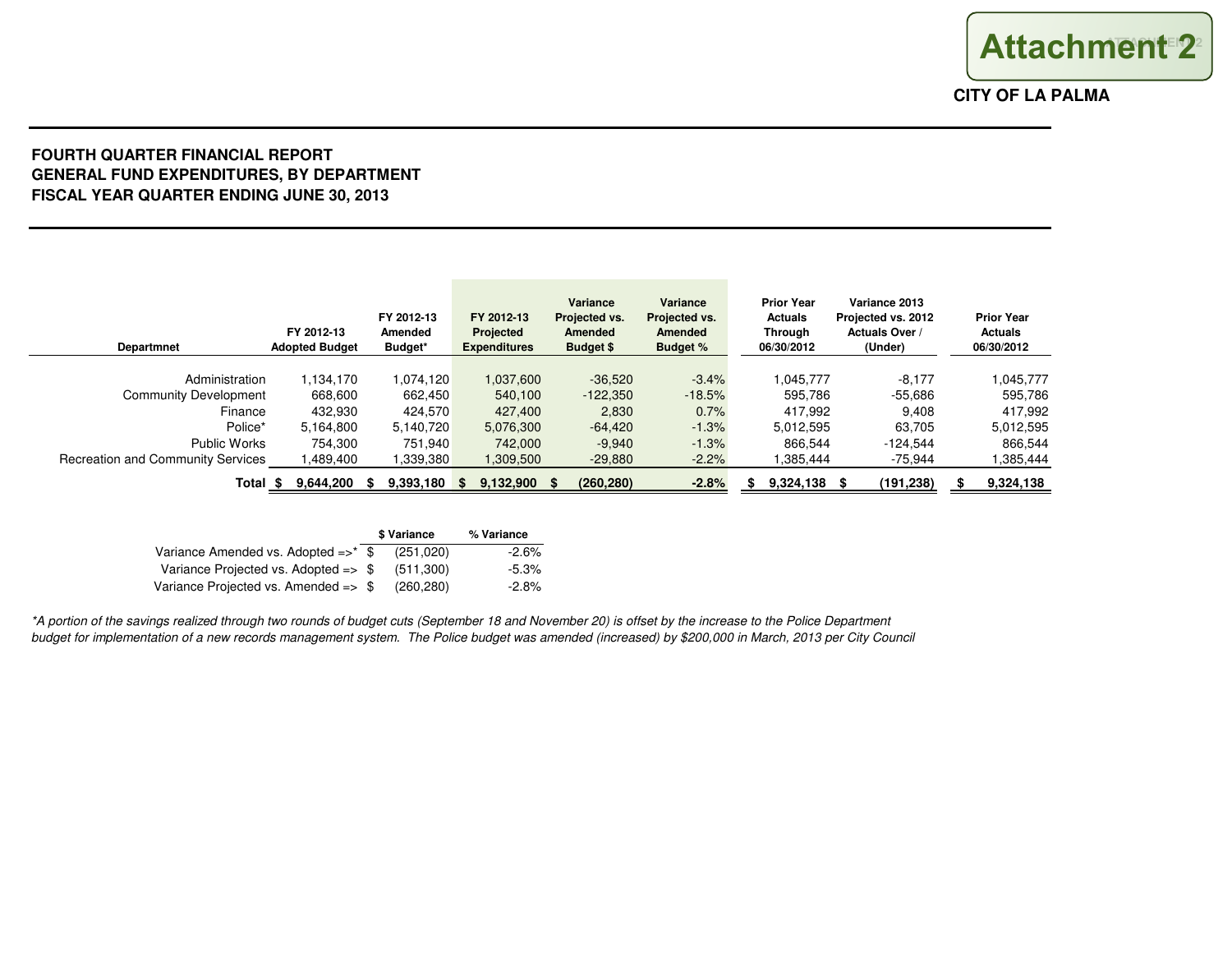



## 2013 Mid-Year City Council Goals Review

August 20, 2013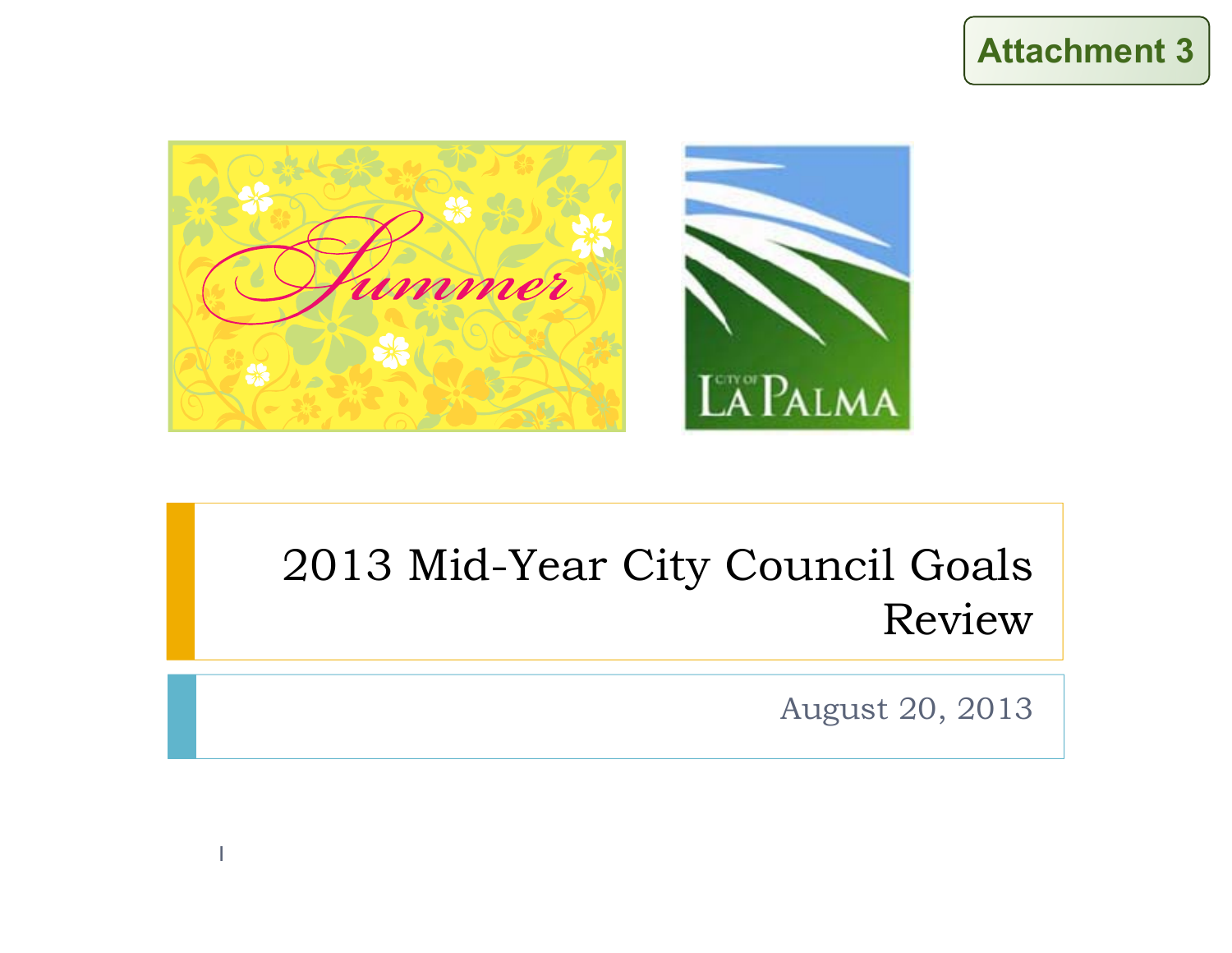## Mid-Year City Council Goals Review

### ▶ Goals

- **Create Proactive Economic Development Strategies**
- **Communications/Engagement**
- ▶ Maintain Quality of Life
- **Maintain High Public Safety Levels**
- ▶ Balance Budget

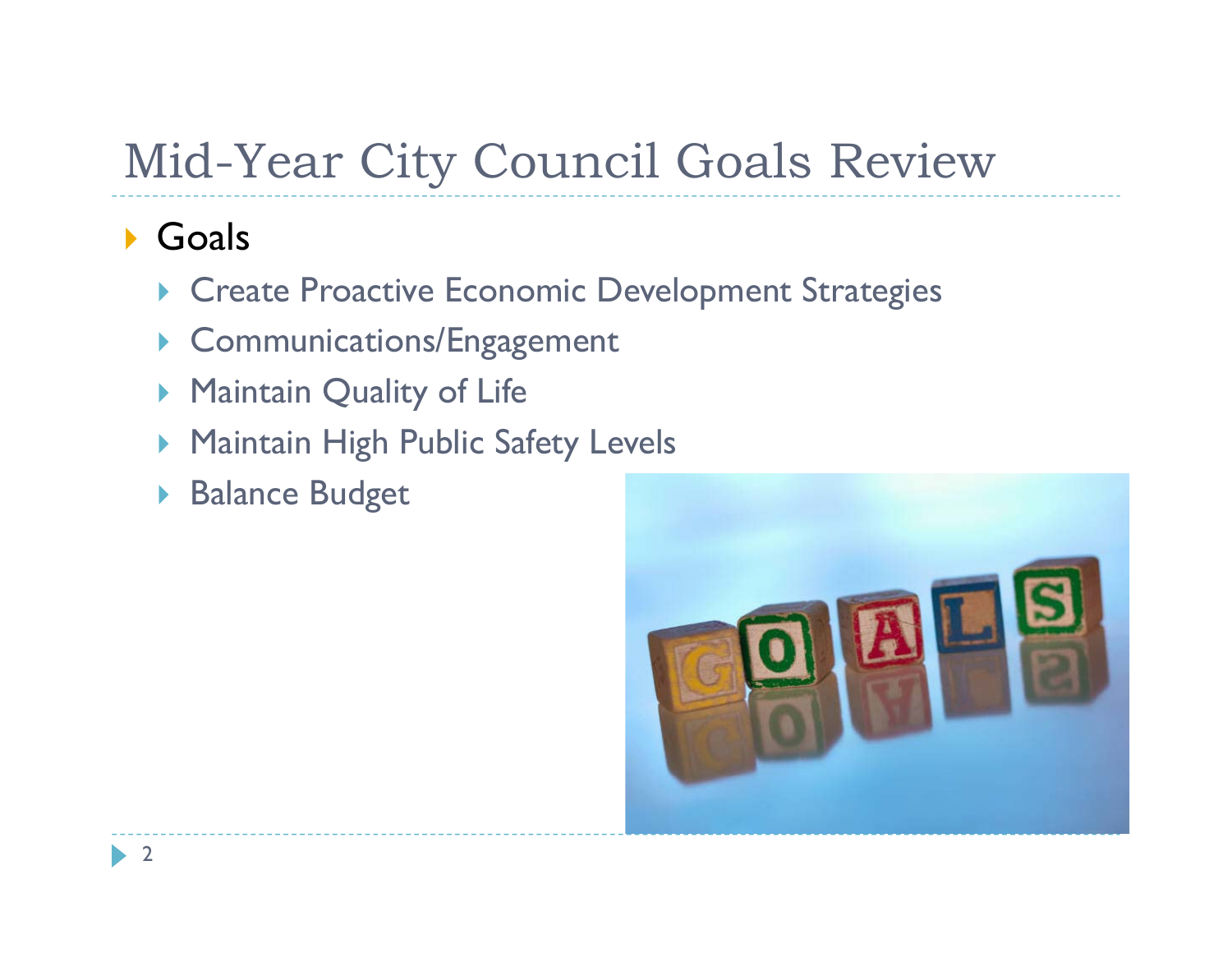## Create Proactive Economic Strategies

- ▶ Attract & Retain Businesses to increase revenues and employment opportunities
- $\triangleright$  So far:
	- Chase 10 \$4,000
	- Walmart 65 \$30,000 \$30,000
	- $\triangleright$  Tesoro
	- CJ Foods 50 N/
- **Opportunity areas:** 
	- ▶ The Hub
	- $\blacktriangleright$  Vacant Walgreens
	- Vacant Family Mart
	- ▶ 91 Freeway corridor



 $#$  of Emp  $\qquad \qquad$  On-going \$

Tesoro 90 \$1,000,000

N/A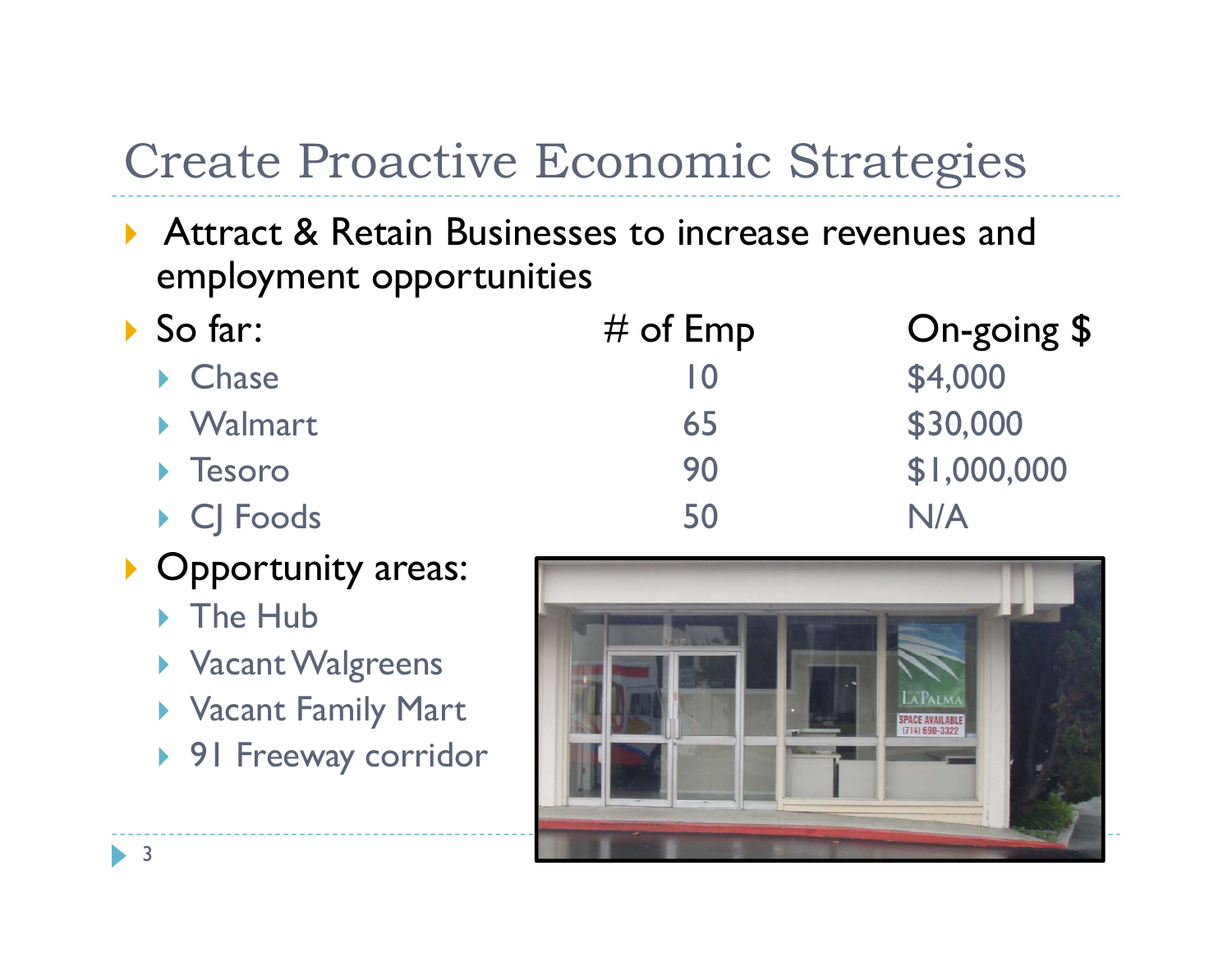# Create Proactive Economic Strategies

- **Create a well-defined Action Plan to achieve the goal**
- ▶ So far:
	- On-going Activities under adopted EDP
		- $\blacktriangleright$  Lunch with the Mayor  $\blacktriangleright$
		- Walk About's with Chamber
		- $\blacktriangleright$ Reduction in banner permit fee
		- $\blacktriangleright$ Recruitment letters
		- $\blacktriangleright$ Business workshops
		- $\blacktriangleright$  $\blacktriangleright$  Increased business to business networking
	- **Long Term Property Management Plan**
- **Next Steps:** 
	- **Approve Economic Development Action Plan** 
		- Tasks, Responsible Parties, Schedule, Performance Measures
	- Advance initiatives that diversify & protect city revenue sources
		- k. Billboard(s)
		- T.O.T. and U.U.T. measures

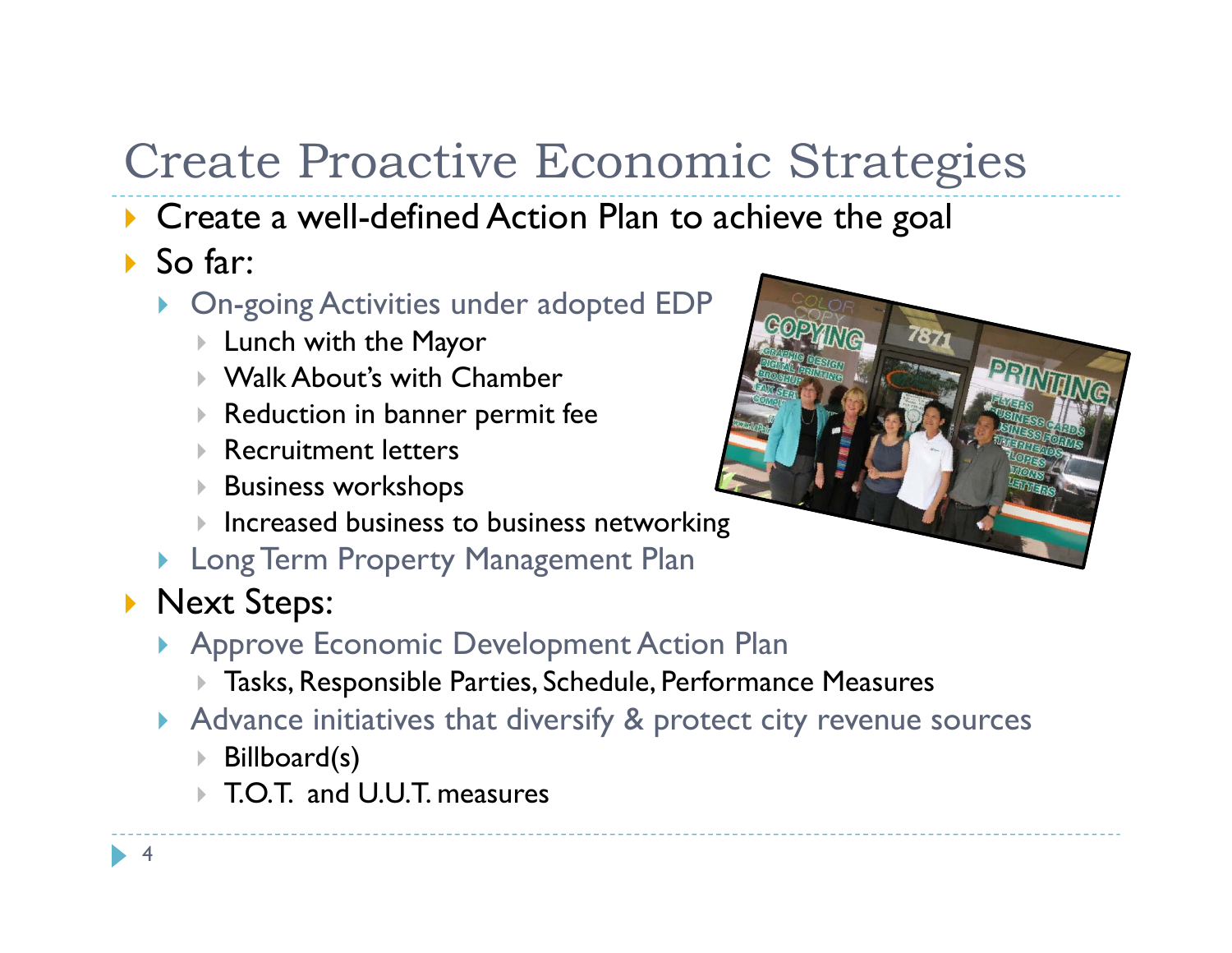- Increase involvement from the community by expanding communications and outreach efforts
	- Expanded City information in "The Source"
	- $\blacktriangleright$ Expanded City information in "The Mosaic"
	- $\blacktriangleright$ **Expanded web information and Notify Me categories**
	- **New Social Media**
	- **New Mayors Meeting**
	- $\blacktriangleright$ New Budget Website with Fact Sheets and FAQ's in addition to agenda documents
	- **Feedback technology used at the State of the City event**
	- ▶ Civic Expo – Suggestions and ''the Bean Game''
- **Next:** 
	- **Laserfiche and Granicus Upgrades**
	- $\blacktriangleright$ E2G2 mobile application

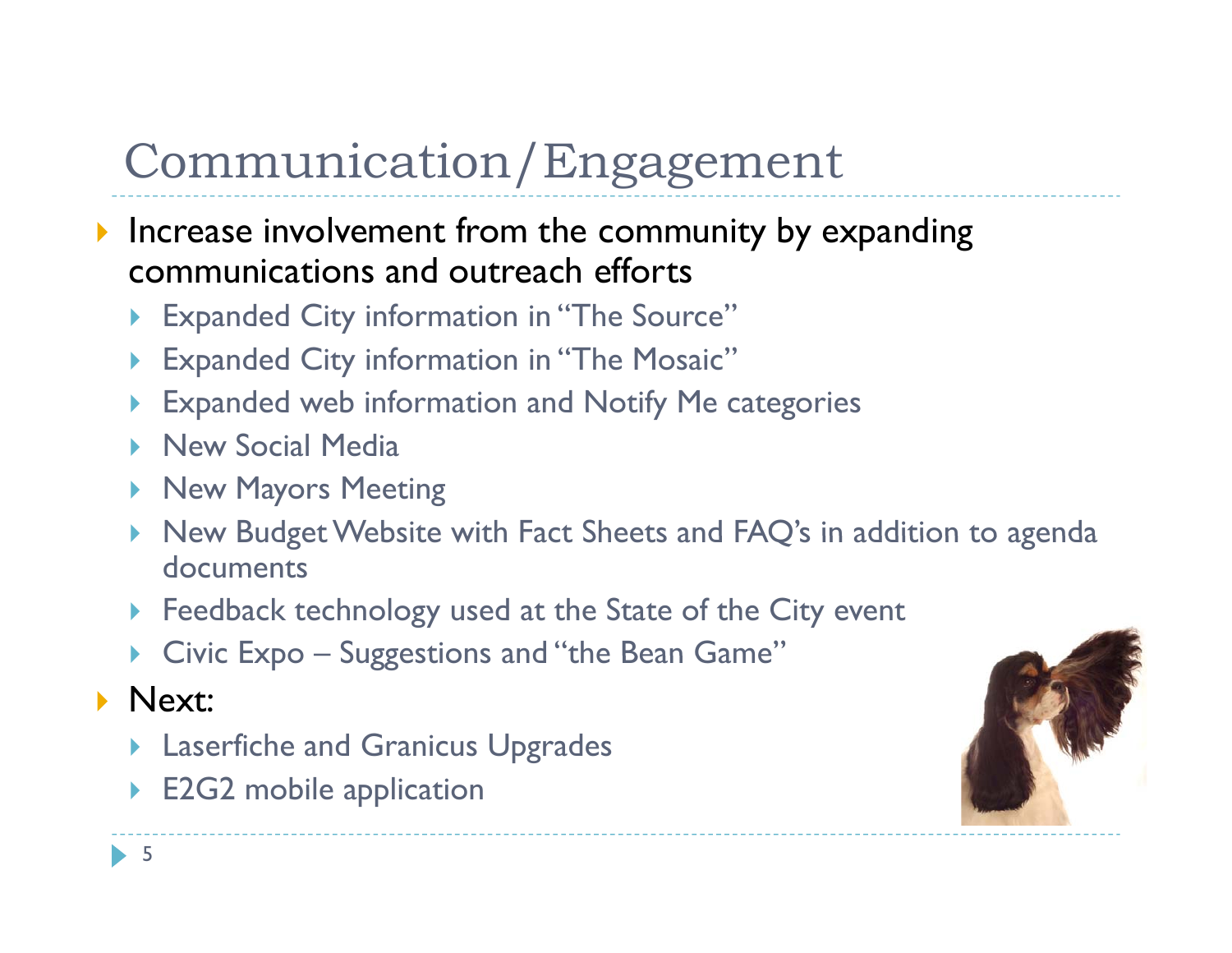- $\blacktriangleright$  Keep an open dialogue with employees and keep them informed
	- ▶ City Manager message in every "Visionary" employee newsletter (monthly)
	- Quarterly meetings with the City Manager with presentations posted afterwards
	- $\blacktriangleright$ Team Vision events – relay for life, birthdays, gatherings
	- $\blacktriangleright$  Ideas in Action Team Employee Suggestion Program
		- 7 ideas received, 5 approved, 4 already implemented
	- **Employee Survey and Follow up**
	- **Labor Relations** 
		- $\blacktriangleright$  $\blacktriangleright$  Employer/Employee Resolution Update Completed
		- $\blacktriangleright$ Negotiated Severance Package for Reduction in Force
		- $\blacktriangleright$ Negotiated Reorganization impacts, new job descriptions
		- $\blacktriangleright$  Negotiated agreement on 2013 cost of living and retirement contributions implementation and January 2, 2014 holiday closure

**Next: Contract Negotiations & Communications**  $\blacktriangleright$ 6

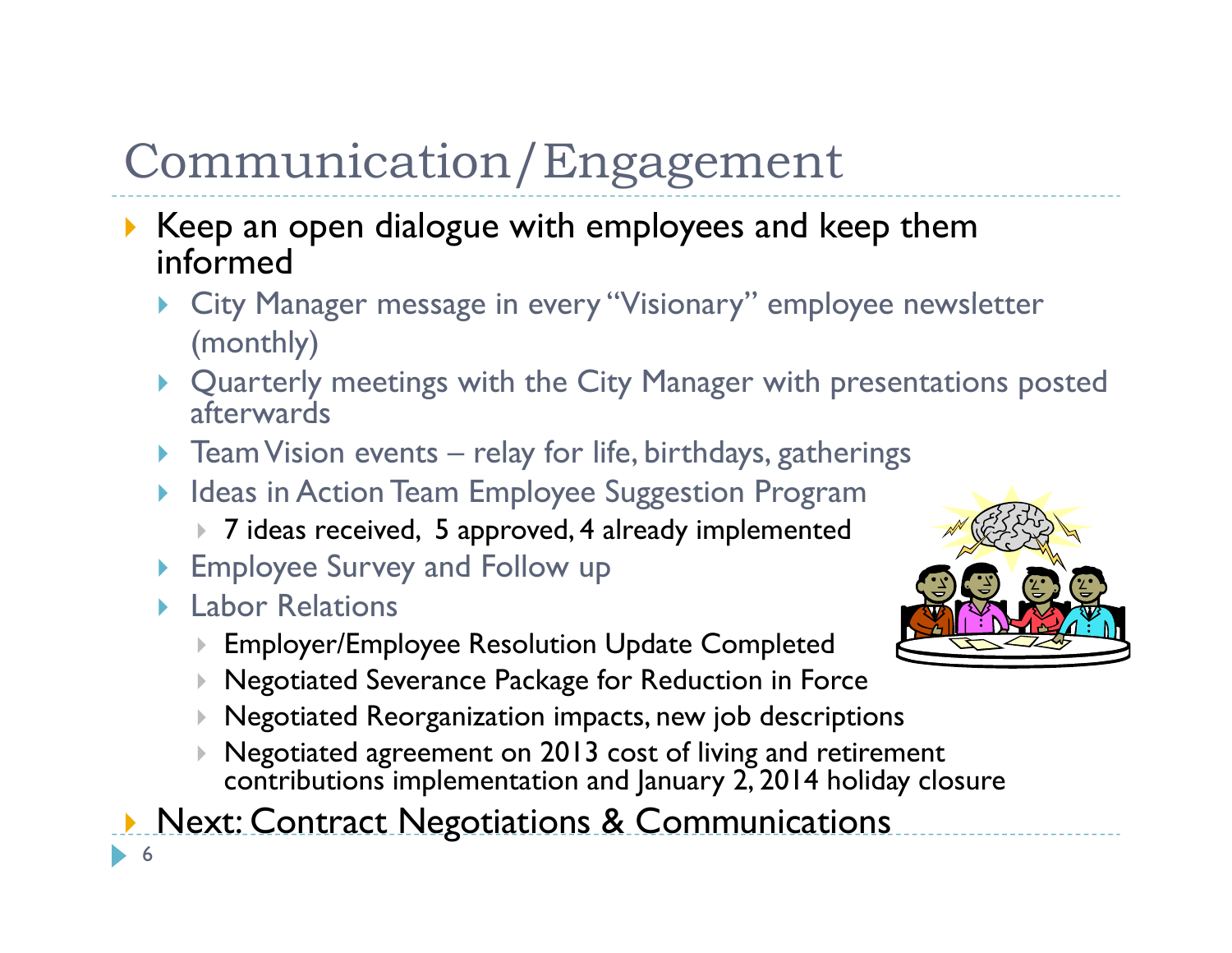- $\blacktriangleright$  To maintain support & confidence, the process must be open and transparent
	- ▶ Financial Sustainability website
	- ▶ Quarterly Report expansion
	- $\blacktriangleright$ New Budget features

#### $\blacktriangleright$  Next:

- ▶ Granicus Upgrade
	- $\mathbf{F}$  . Means unlimited meetings can be streamed on the internet; streamline packet and minutes preparation; downloadable media formats; and advanced search features for the public
		- □ Scheduled for Spring 2014 or sooner
- ▶ Laserfiche goes Web-based
	- $\blacktriangleright$ Documents will be searchable on the web
	- $\blacktriangleright$ Winter 2013
	- $\blacktriangleright$ Scanning workload is a barrier
- $\blacktriangleright$ Internal Service Fund Allocation Reviews
- ▶  $\triangleright$  Reserves Policies for remaining funds
- $\blacktriangleright$ Priority Based Budgeting Diagnostic Tool



 $\blacktriangleright$  7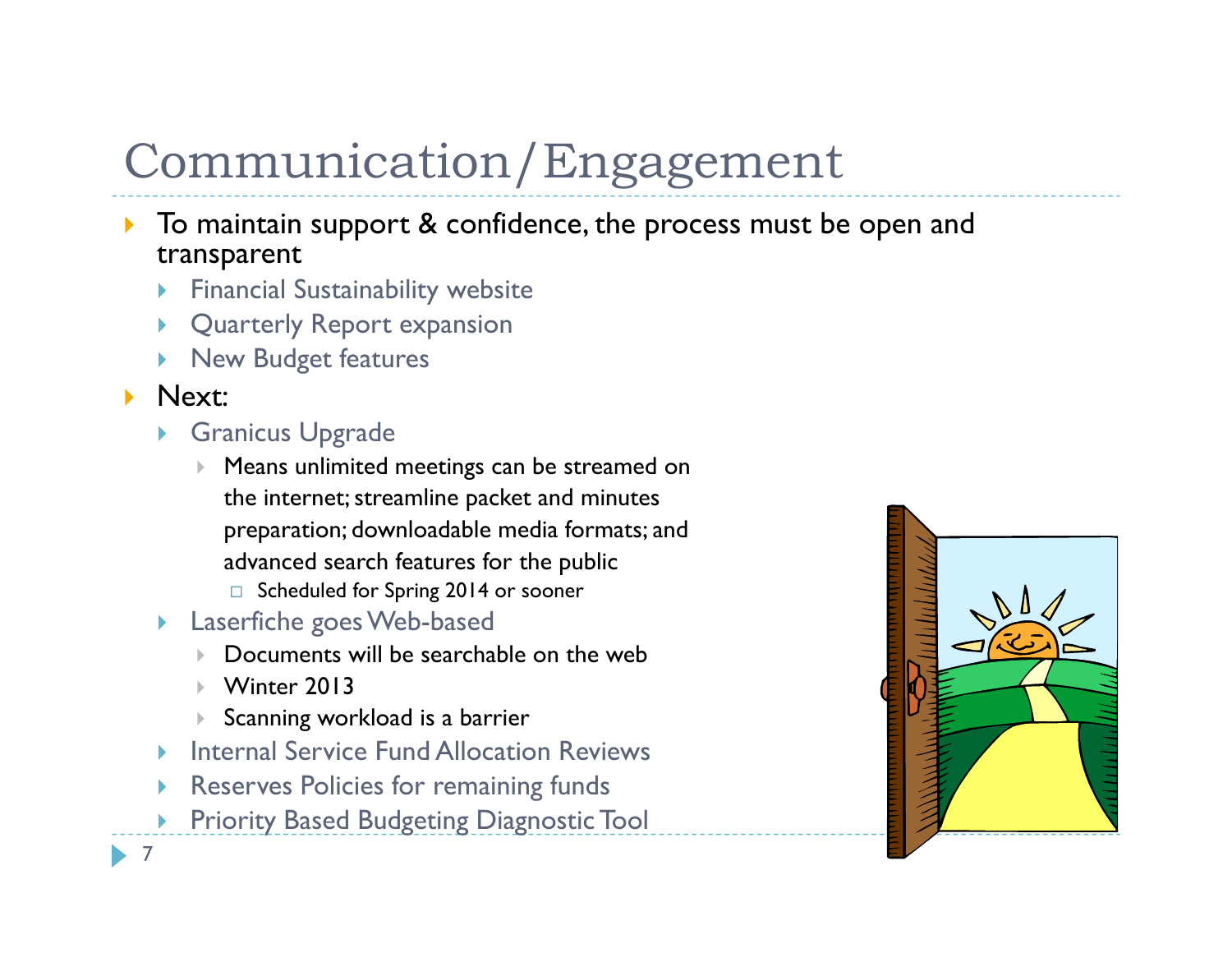- **Implement engagement/outreach plan re: financial** situation
	- ▶ Draft of 9 step marketing plan presented to the City Council on February 19th
	- $\blacktriangleright$  Plan not approved, but several elements were implemented including:
		- Articles in Mosaic, Visionary and Source newsletters
		- $\blacktriangleright$  Civic Expo – the Bean Game – $-$  testing the impact of financial  $\,$ information
		- Web Budget Planning page and subsequent Financial Sustainability page – documents, FAQ's, Fact Sheets,  $\,$ presentations
	- **Next:** 
		- PBB Diagnostic Tool
		- CAFR and PAFR

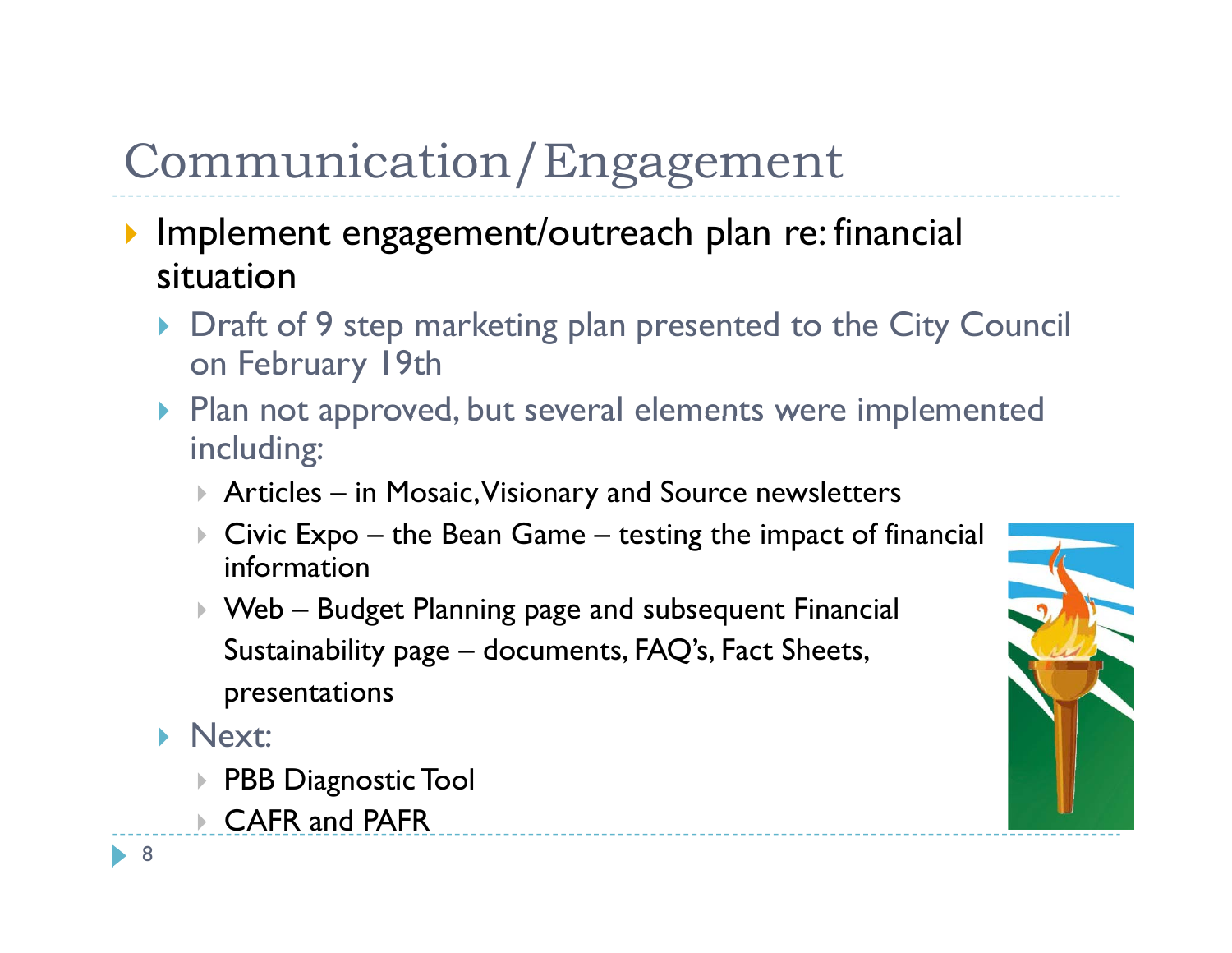### **Continue City events**

- ▶ All events maintained in the adopted FY 2013-14 Budget
- Increased participation in State of the City and Run for Fun events
- ▶ Civic Expo
- ▶ Corporate Connections
- ▶ Beer/Wine and Food at Summer Concerts

### Next:

- **Halloween Carnival**
- La Palma Days
- ▶ Holiday Tree Lighting

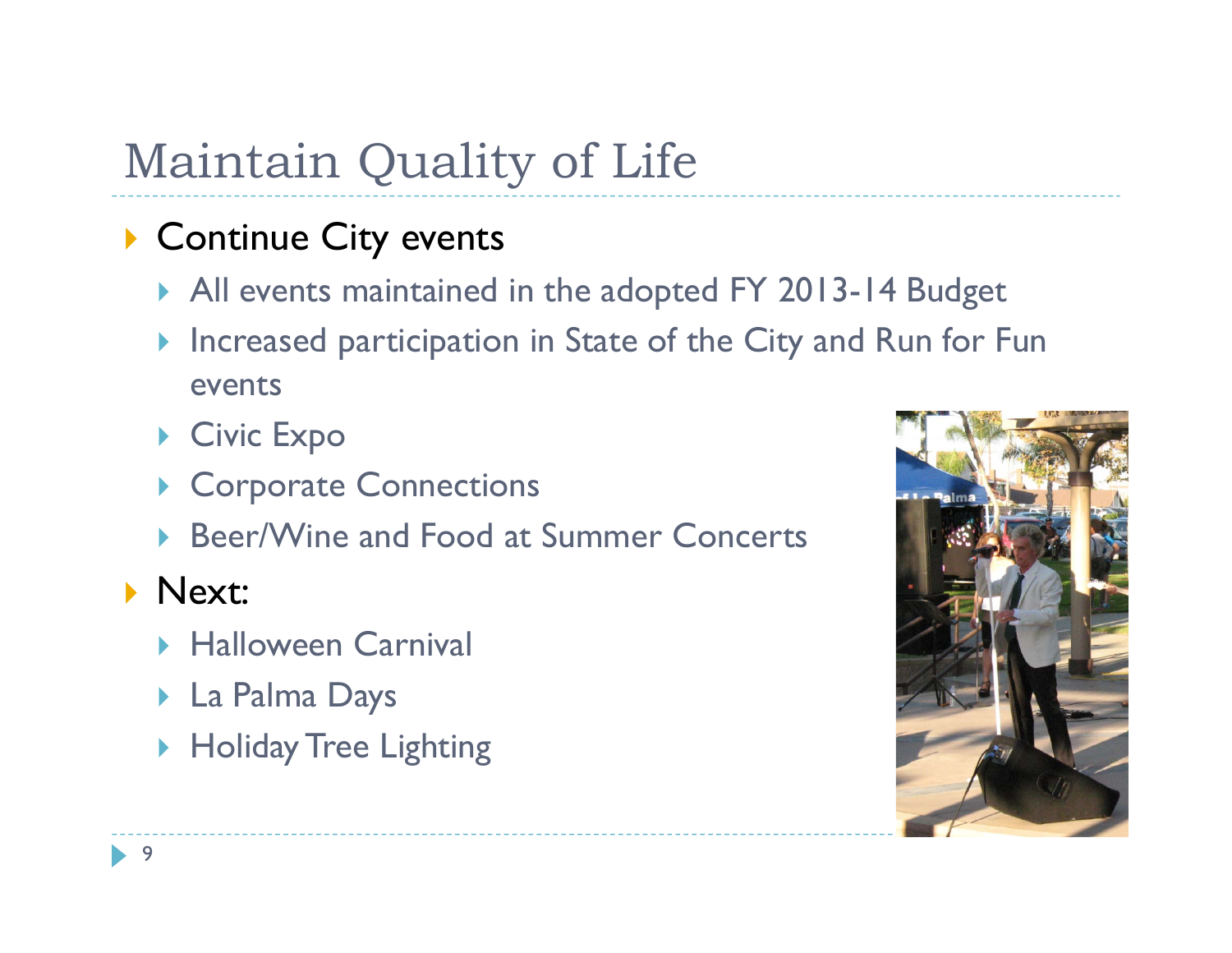

- Analyze school alternatives to allow all La Palma kids to go to La Palma schools and advocate for solutions
	- **Discussions with Superintendents**
	- Research on Viability of a Walkable/Bikable Schools Promotion Approach, building on the Safe Route to Schools Program
	- ▶ Plan Interest based Problem Solving Approach to Avoid the Pitfalls of Past Efforts
		- $\blacktriangleright$  Problem definition —"How can we promote walkable and bikable schools for La Palma students?"
		- $\blacktriangleright$ Identify Data needed/Stakeholders and Collect Data
		- $\blacktriangleright$ Identify Stakeholder Interests
		- $\blacktriangleright$ Identify Possible Solutions
		- $\blacktriangleright$ Test the Possible Solutions Against the Interests
		- $\blacktriangleright$ Select the Best Option and Solicit Support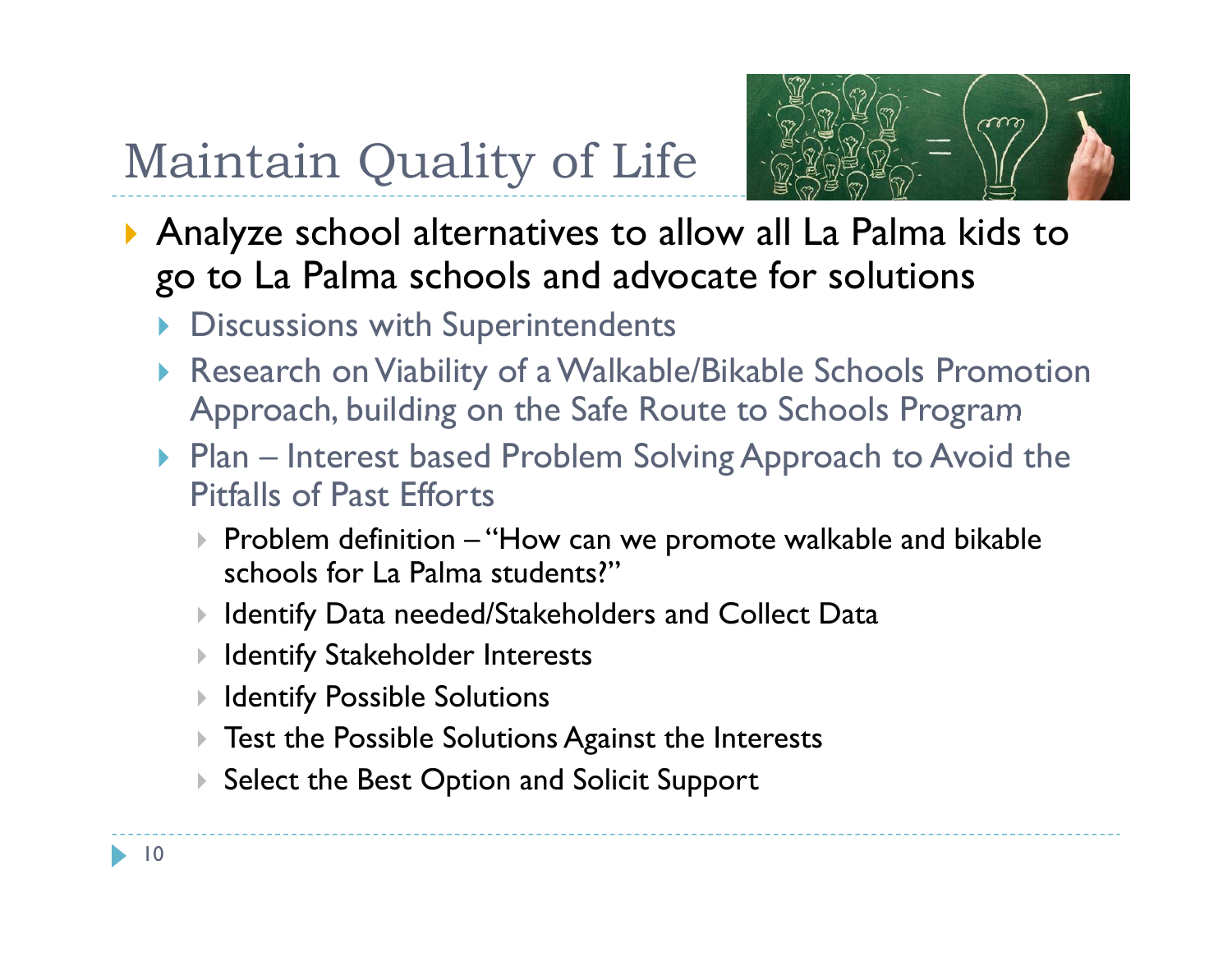### **Funding plan for future street improvements**

- ▶ 10 year funding plan approved by the City Council on
- $\blacktriangleright$ CIP approved by the City Council on June 4<sup>th</sup>
- $\blacktriangleright$ Completion of Residential Street Area scheduled for
- **Street Address Painting Updated Procedures**
- $\blacktriangleright$  Next:
	- $\triangleright$  Reserve policies returning to the City Council on Street related funds (Measure M, Gas Tax, COR)
	- $\blacktriangleright$  New 10 Year plan part of budget planning for FY 2014-15 (last year of seven year cycle for residential streets)

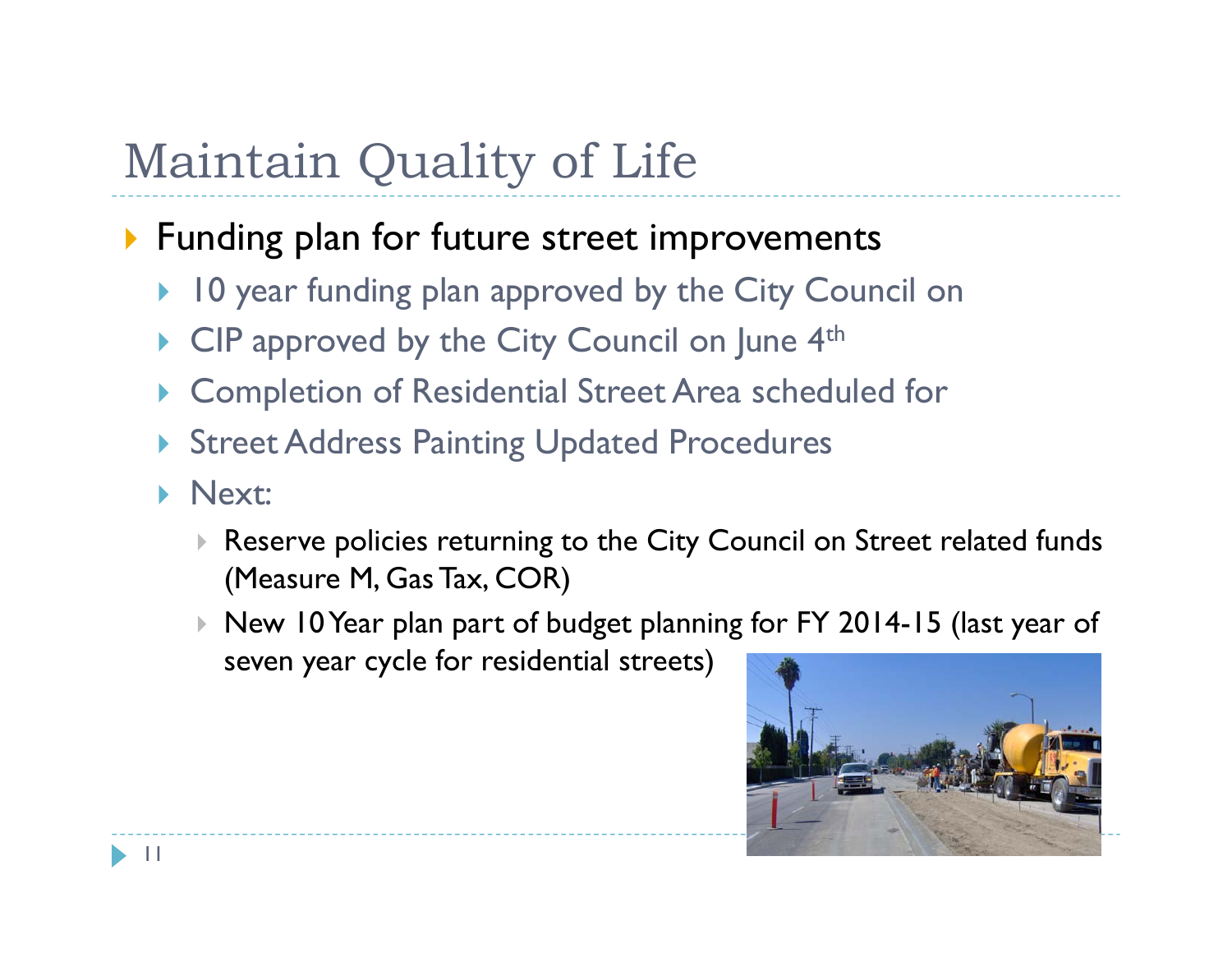- Stronger and more effective code enforcement; identify need for assistance and connect with resources
	- **Pilot Contract for Service while maintaining the full time position in** the FY 2013-14 Budget
	- **Pilot dual function with parking enforcement** 
		- Con: 15 hours week proved a barrier for code enforcement
		- $\blacktriangleright$  Pro: Showed the advantage of breaking down departmental silos and redefining/broadening parking enforcement - identify unpermitted construction for follow up by others
	- $\blacktriangleright$ Code updates being researched to focus on highest priorities
	- **Next** 
		- $\blacktriangleright$  $\blacktriangleright$  Early 2014 review of contracting out and direction for FY 2014-15 Budget planning
		- $\blacktriangleright$  Connect assistance to economic development action planning and Affordable Housing preservation
		- Adopt HERO Program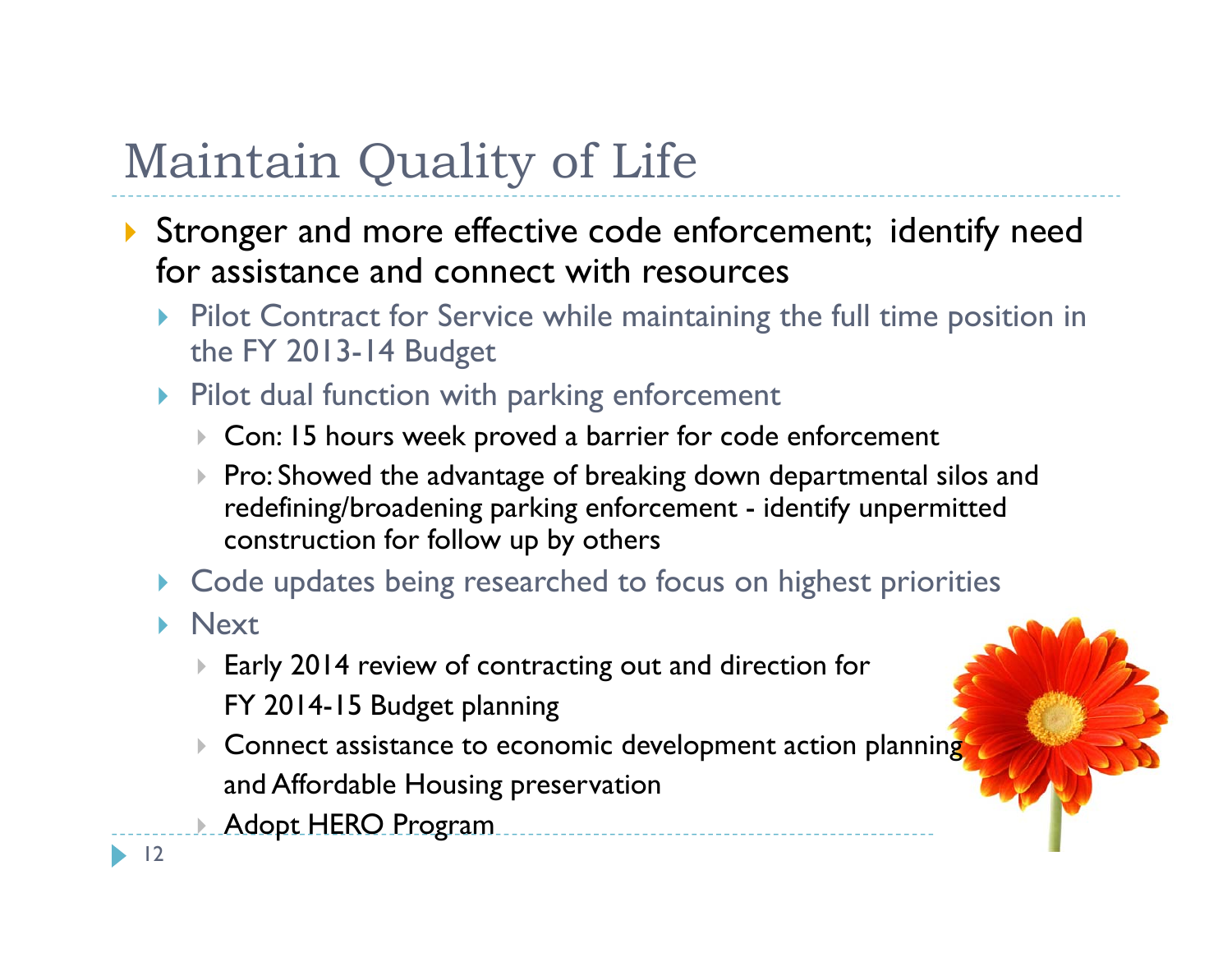# Maintain High Public Safety Levels

### **Maintain critical and frontline services**

- ▶ FY 2013-14 Budget maintains same patrol and investigations staffing levels as well as dispatch and records
- Spillman new police technology being implemented with a go live target of November 2013
- $\blacktriangleright$  Multiple proposals being sought to determine the viability of contracting Police Dispatch (technology, financial savings, staff transition, service quality are the major issues)

### **Next:**

- Go/No Go Decision on a Police Department staffing/workload study
	- $\blacktriangleright$  2 potential vendors, purpose - to ensure this priority service is structured to maximize both effectiveness and efficiency
- $\blacktriangleright$  Dispatch Decisions if, when, with who

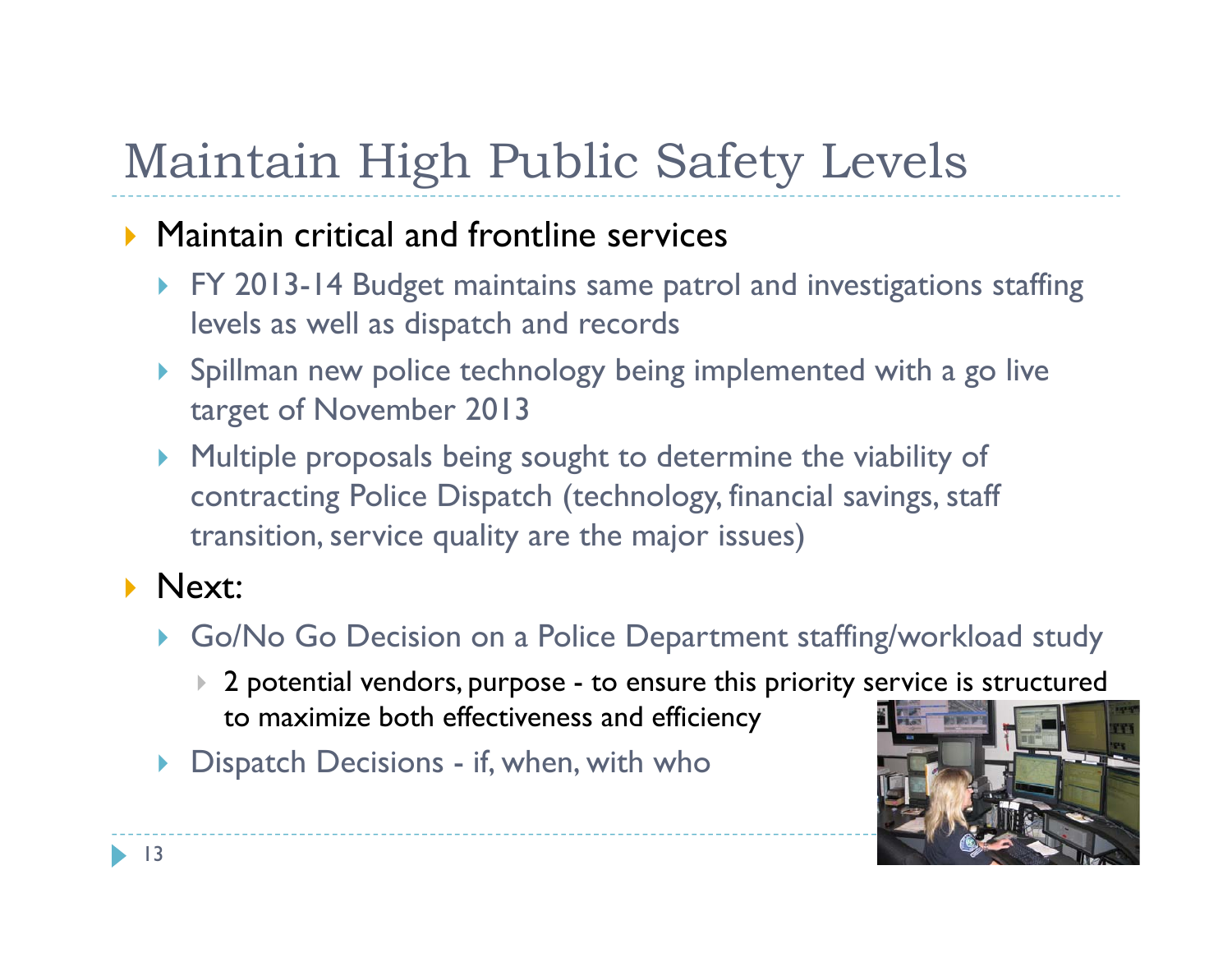### ▶ Reduce Personnel Cost

- ▶ FY 2013-14 Adopted Budget includes 57 FTE vs. 64 FTE in the prior year adopted budget and \$306,400 in General Fund part time staffing vs. \$347,700 in the prior year adopted budget (\$333,224 projected actual)
- General Fund Personnel Services Budget dropped from a 12/13 adopted budget of \$6,916,600 to \$6,285,300
- Formation of an OPEB trust will further reduce personnel expenses citywide in FY 2013-14 (impacting the Employee Benefits fund)
- $\blacktriangleright$  Consolidation of Public Works and Recreation & Community Services Departments eliminated one senior management position
- $\blacktriangleright$ 2013 Cost of Living Adjustment and Pension Cost Sharing Changes

#### **Next:**

- 2014 Labor Negotiations with all Groups
- $\blacktriangleright$ Contracting discussions for dispatch
- $\blacktriangleright$ Options for code enforcement
- Analyzing Reorganization Impacts

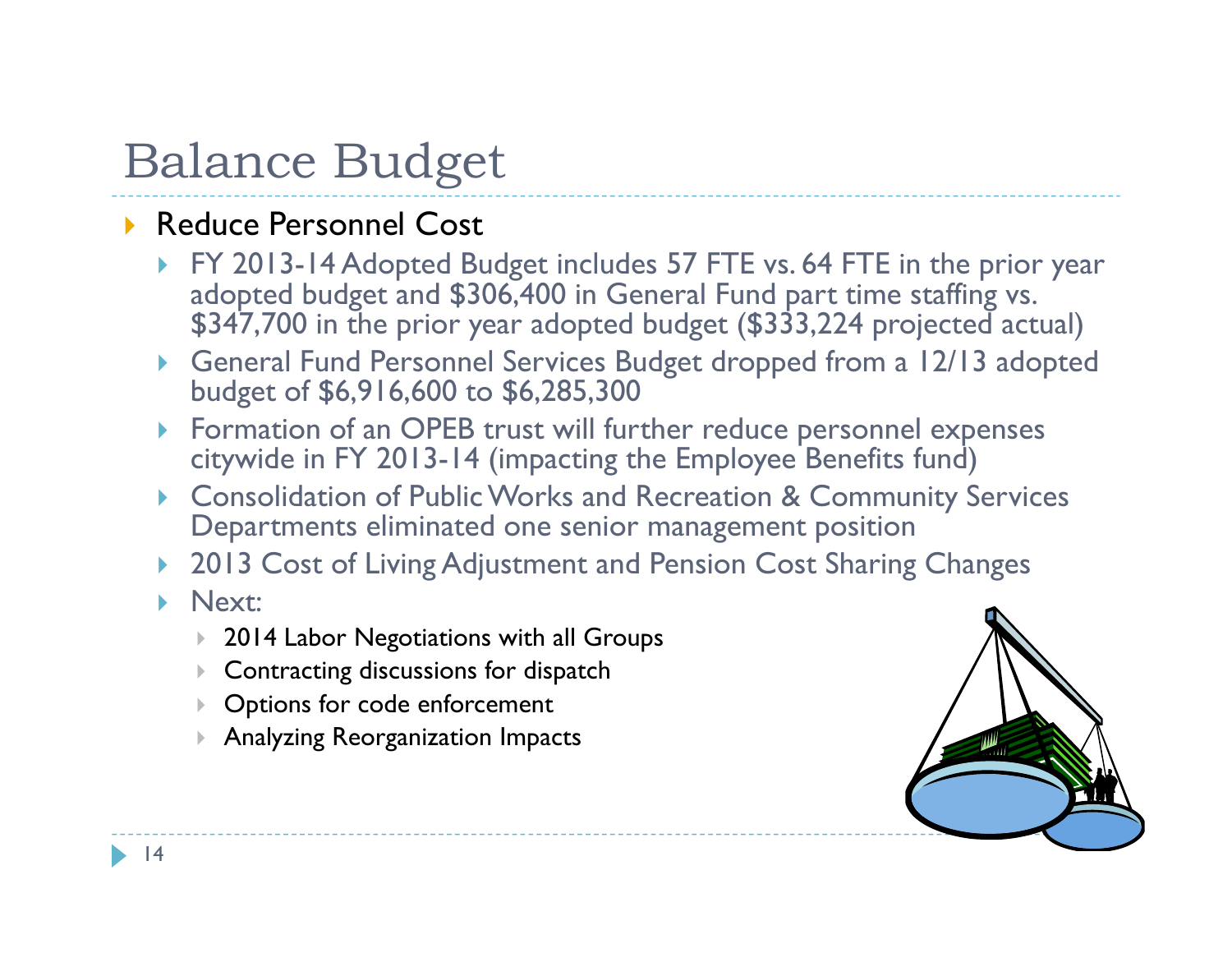### Reduce General Fund Expenditures

- $\blacktriangleright$  FY 2012-13 Projected Budget is \$520,100 less, or 5.7% than the adopted budget
- FY 2013-14 Adopted Budget is \$507,555 less, or 5.9% than the 12-13 Projected Budget
- **Personnel Services budget is down 10% from prior adopted** budget
- Maintenance and Operations budget is down 14.3% from prior adopted budget

### $\blacktriangleright$  Next:

- PBB and Fiscal Health
	- Diagnostic Tool

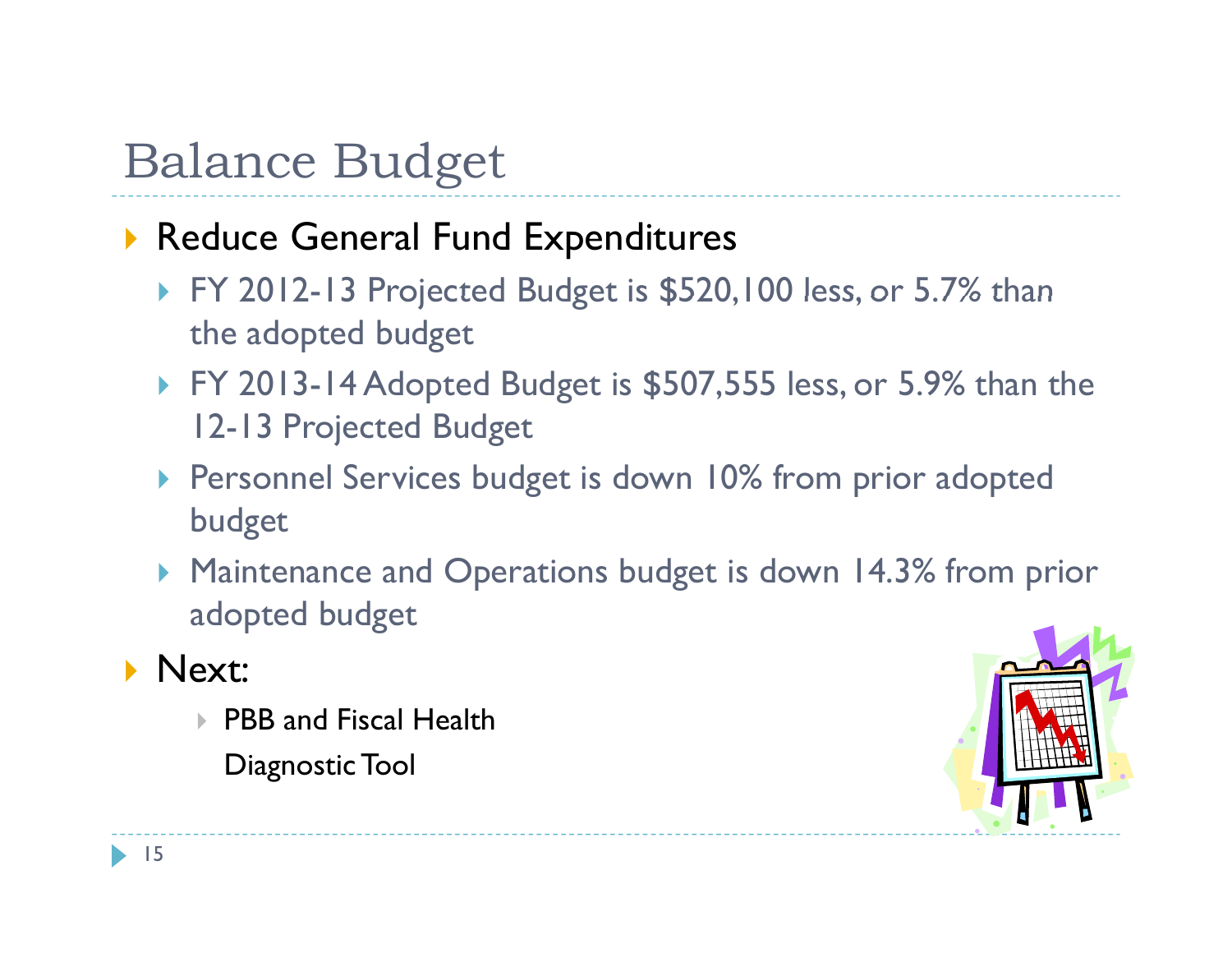### **Finalize City fees**

- ▶ New fee schedule adopted by the City Council on March 19th
- Facility fees were effective in April with program fees effective with the Summer Mosaic
- **Development fees went into effect in May**
- **Next:** 
	- Assess impacts further with more time and incorporate into budget planning for FY 2014-15
	- Evaluate where new fees need to be added to the fees resolution
	- $\blacktriangleright$ Update fees as part of the early budget planning process

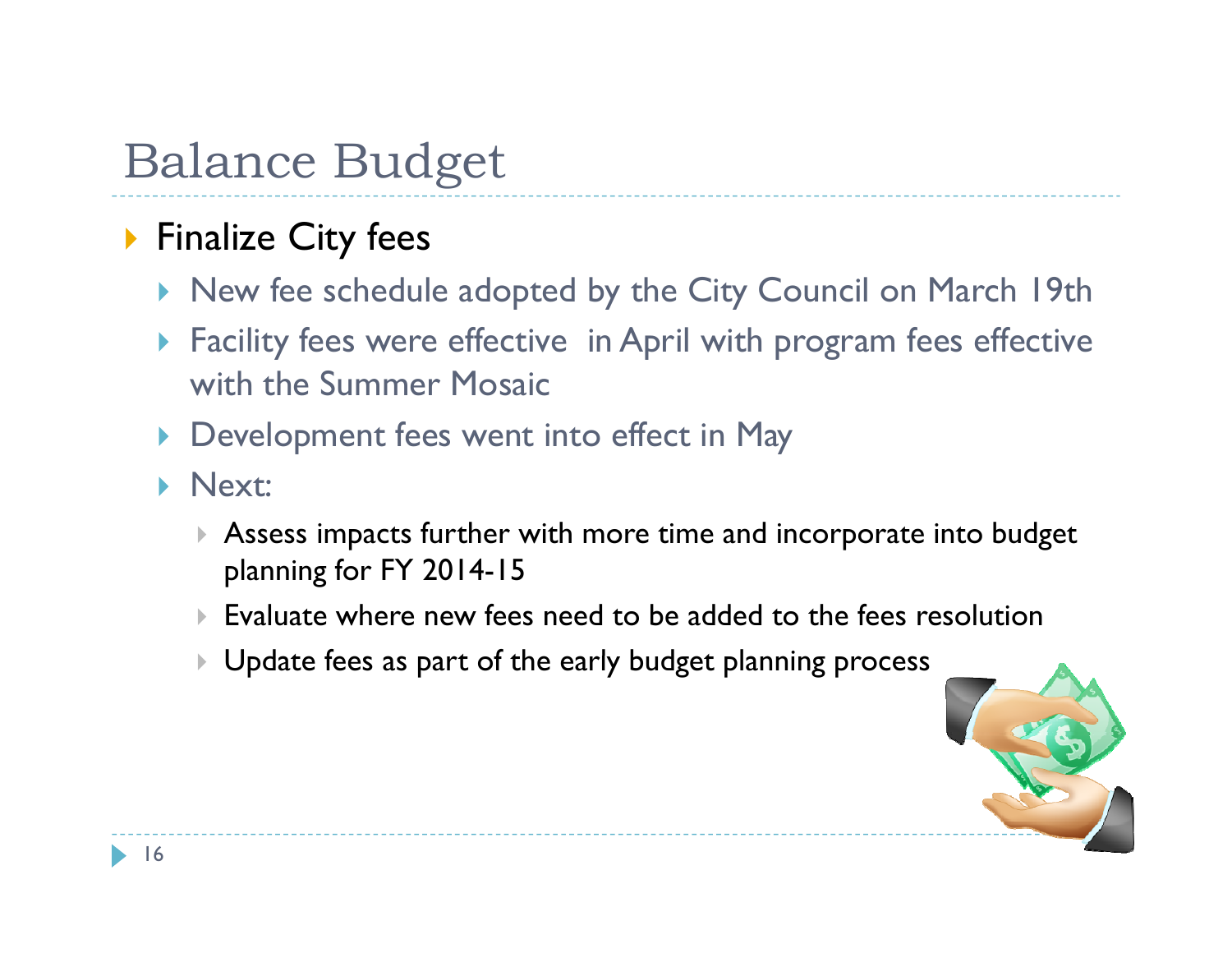### **Review reserves policy**

- City Council adopted improved General Fund policy and new policies for the internal service funds on March 19th
- ▶ Street-related funds next to return
- $\blacktriangleright$ Utility Funds returning last to allow for master plan work
- **Also Next:**

17

- $\blacktriangleright$  Staff reviews of allocations and long term planning for the internal service funds are underway
	- Vehicle Maintenance completed
	- $\Box$  Facilities Maintenance in process
	- $\Box$ Employee Benefits next up
	- $\Box~$  Followed by Insurance and Technology
	- $\Box$  All to be completed prior to draft budget development for FY 2014-15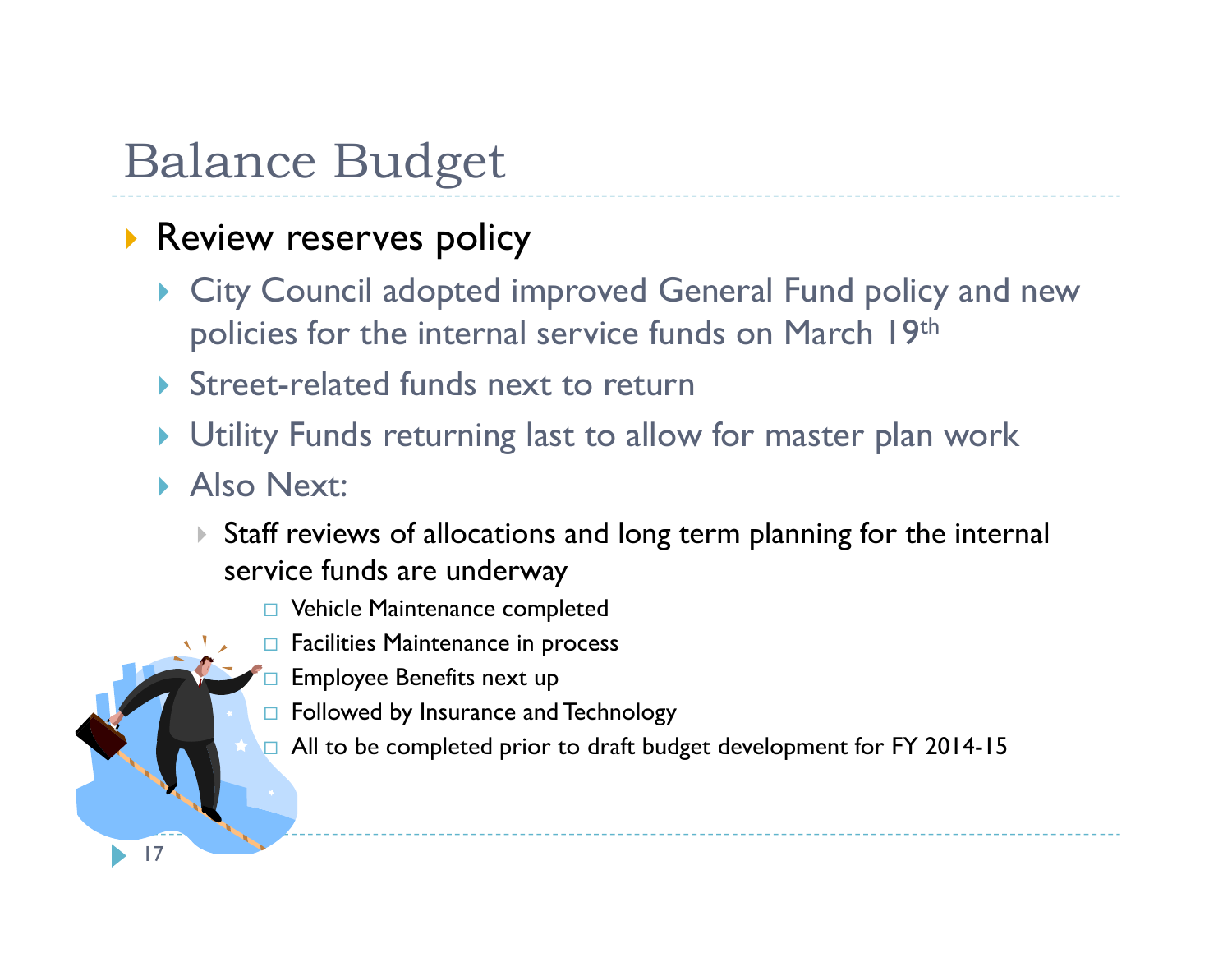- Staff plan in February
	- **Initial Staff Plan proposed on January 28, 2013**



- ▶ Plan refined based on City Council feedback on March I I th, April 2nd, and May 15th
- Budget Adopted June 4, 2013
- **Next:** 
	- $\blacktriangleright$ Mid-Year Review and Amendment – February 4, 2014
	- $\blacktriangleright$ Process and Document Changes for FY 2014-15
	- $\blacktriangleright$  PBB Related changes
	- $\blacktriangleright$  Preliminary Budget Calendar/Matching with Labor Calendar

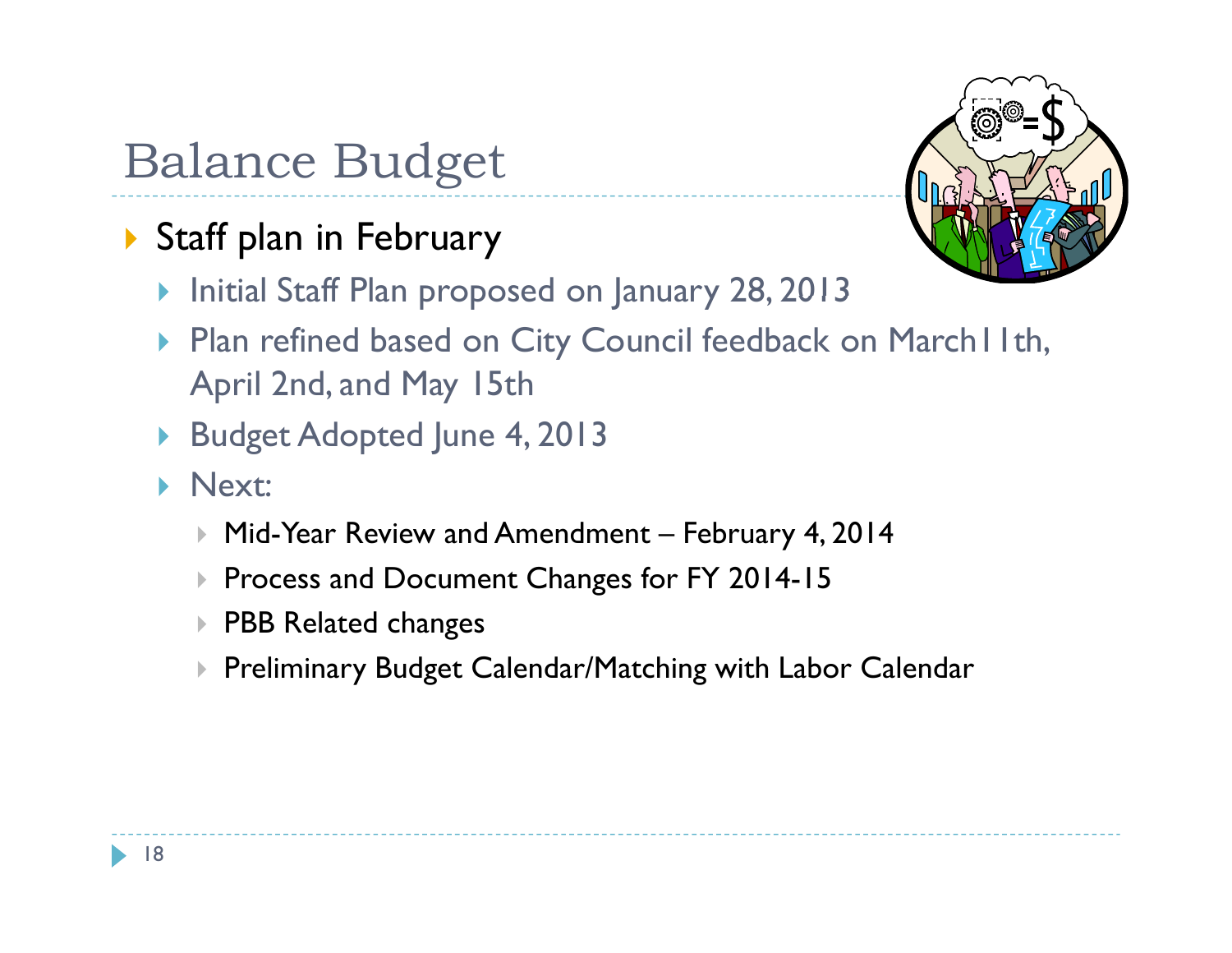- **Develop plan to fund unfunded liabilities (GASB)** 45/OPEB)
	- Proposed plan approved by the City Council on February 5th
	- $\triangleright$  City Council approval on April 16<sup>th</sup> to move forward with establishing a Trust with Cal-PERS and moving forward with the required valuation
	- Formation of the Trust scheduled for City Council approval on October 1, 2013
	- Next:
		- $\blacktriangleright$ Implementation of the Trust timeline
		- $\blacktriangleright$ Budget discussion of future contributions to the Trust
		- $\blacktriangleright$ Exploration of options to impact unfunded liabilities

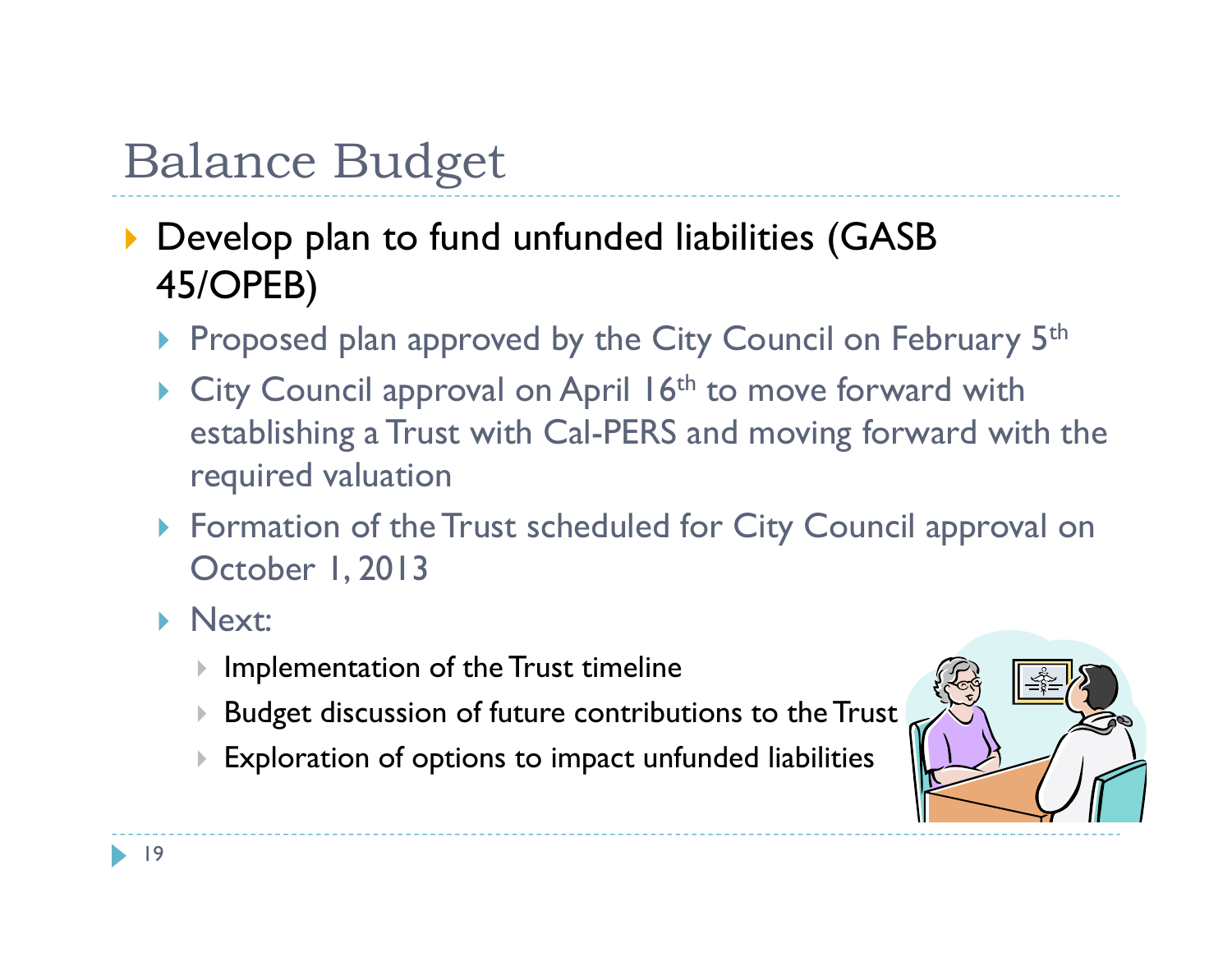## On the Horizon…

## ▶ Energy

- Energy Conservation study of projects for City Hall, PD, City Yard and Community Center
- Energy Production solar options
- $\blacktriangleright$  Street Lights purchase and retrofit
- Þ North Orange County Energy Partnership – SCE agreement
- $\blacktriangleright$  HERO Program – energy and water conservation projects for residents and businesses utilizing property tax bills as funding mechanism
- General Plan Review
	- $\blacktriangleright$  Draft plan circulation anticipated in October
	- General Plan Adoption in March 2014
- Priority Based Budgeting
	- $\blacktriangleright$  Fiscal Health Diagnostic Tool
	- Fiscal Health and Wellness

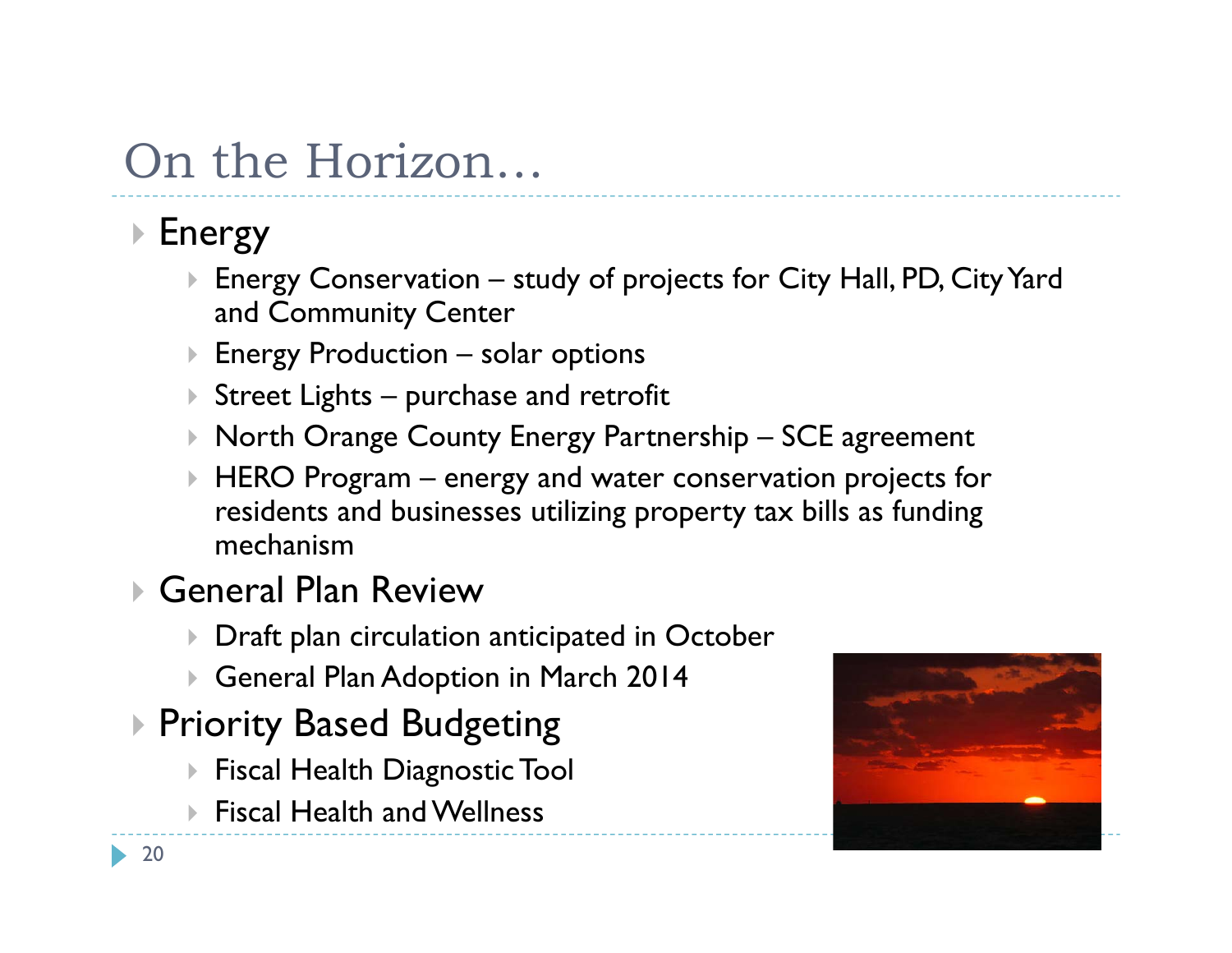## On the Horizon…

## Technology

- $\blacktriangleright$  GIS Spillman requirements, additional functionality to follow
- Voice Over Internet Protocol (VOIP) Phones
- Utilities Operations Software
- $\blacktriangleright$  Payroll/Health Reform ADP integrated hr/payroll system
- Performance Measurement
	- $\blacktriangleright$  ICMA's CPM 101 Program for benchmarking/added resources

### Organizational Review

- Police staffing/workload study and/or Finance/Administration Review
- $\blacktriangleright$  Dispatch
- Consolidation results; code enforcement
- $\blacktriangleright$ Classification/Compensation Study for Labor Negotiations